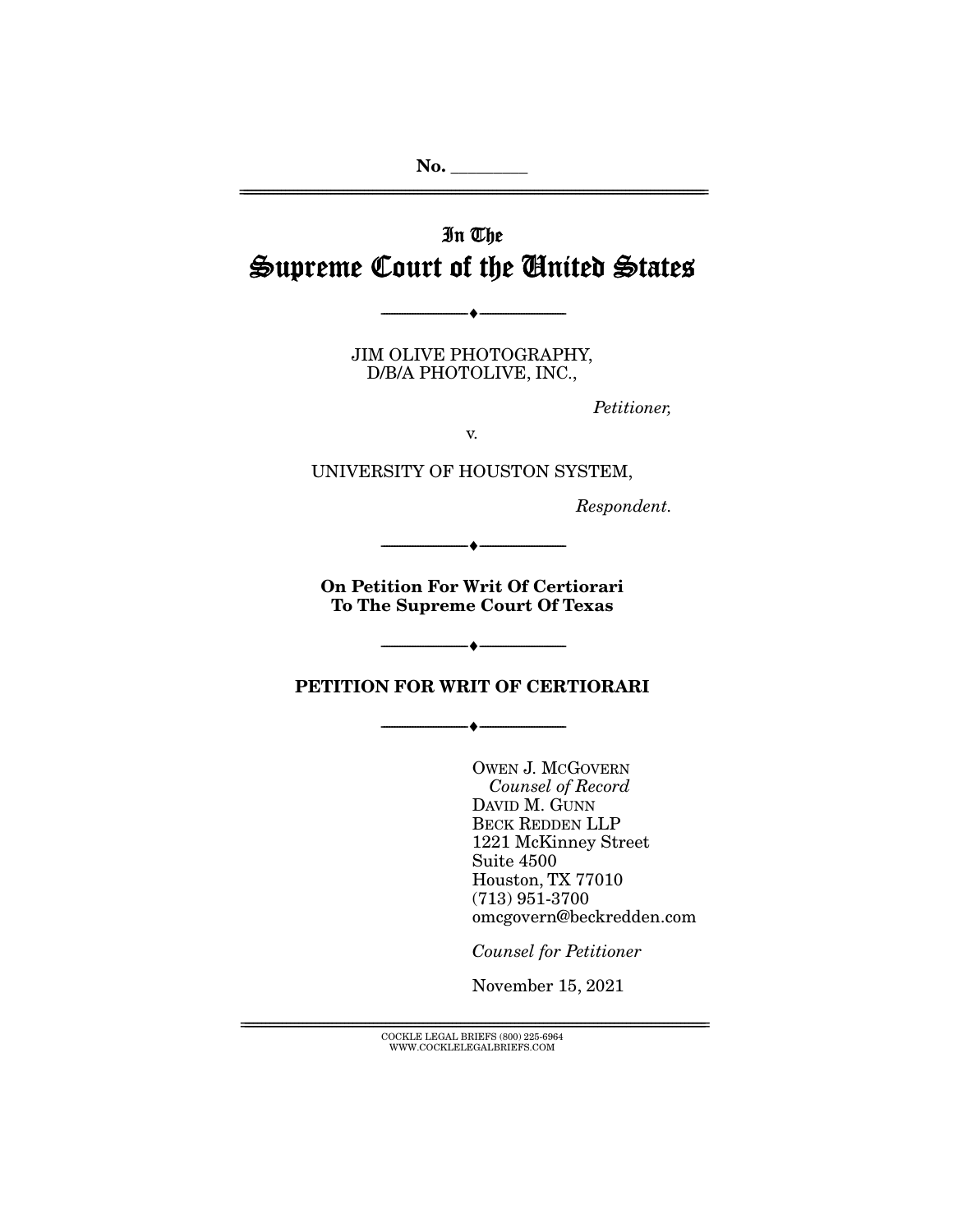#### **QUESTION PRESENTED**

 In the decision below, the Supreme Court of Texas rejected the argument that copyright infringement by a government entity appropriates "the right to exclude everyone from use of [his] copyrighted materials," and therefore constitutes a per se taking under the Fifth and Fourteenth Amendments. App. 16. The court instead held that the government appropriation of a copyright owner's right to exclude was insufficient to warrant per se treatment and dismissed Petitioner's case for failing to adequately plead a violation of the Takings Clause. App. 22.

 Five days later, this Court issued its decision in Cedar Point Nursery v. Hassid, 141 S. Ct. 2063 (June 23, 2021), which held that a government commits a per se violation of the Takings Clause when it appropriates an owner's "right to exclude" others from utilizing his property and appropriates for itself "a right to invade" that property. Id. at 2072.

 The question presented is whether the petition should be granted, the decision below vacated, and the case remanded for further proceedings in light of Cedar Point Nursery?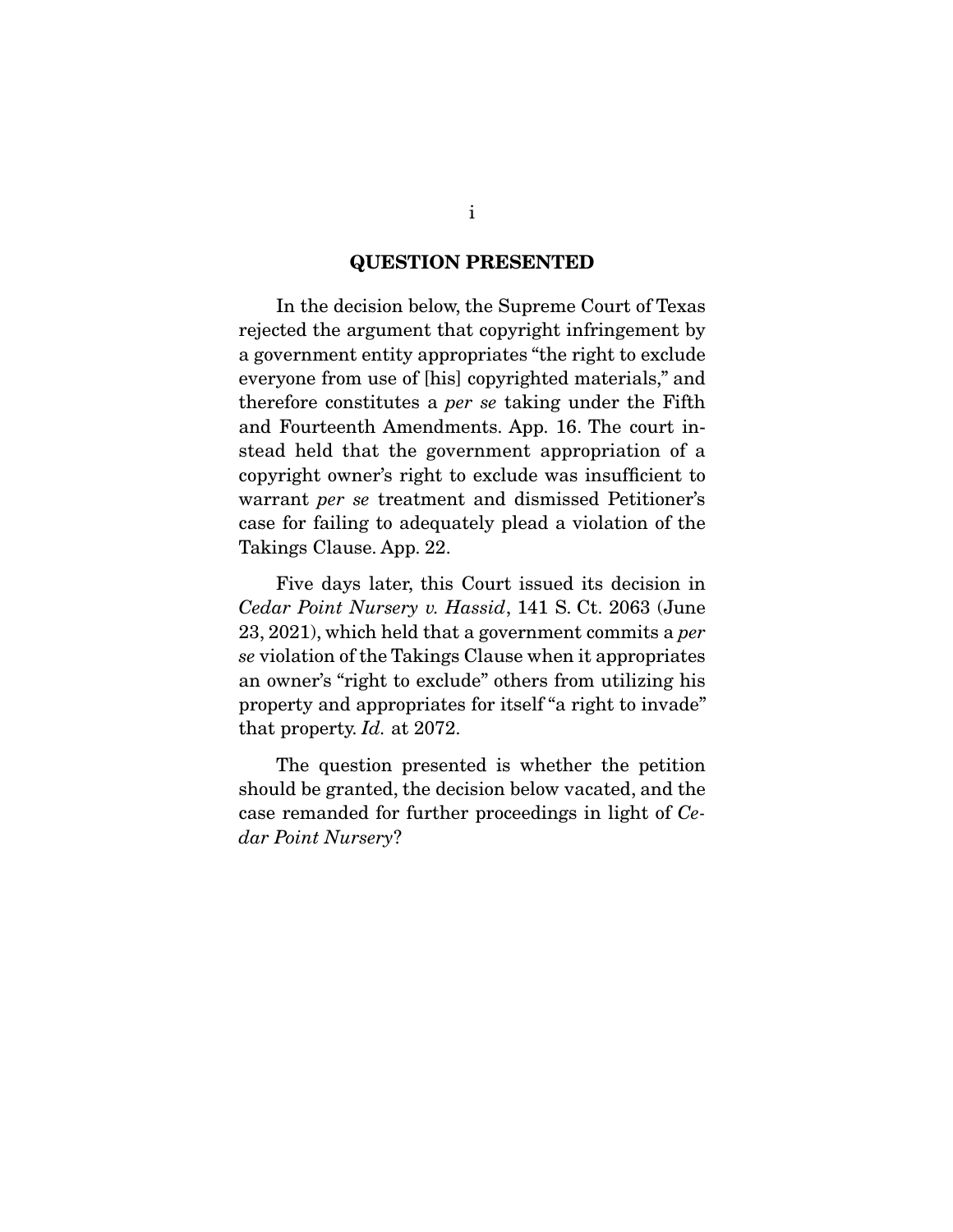### **PARTIES TO THE PROCEEDING AND RULE 29.6 CORPORATE DISCLOSURE STATEMENT**

 Petitioner is Jim Olive Photography, d/b/a Photolive, Inc. No parent corporation or publicly held company owns more than 10% of Photolive, Inc.

Respondent is the University of Houston System.

#### **RELATED CASES**

- Jim Olive Photography, d/b/a Photolive, Inc. v. The University of Houston System, No. 2017-84942, in the 295th Judicial District Court of Harris County, Texas. Order entered May 30, 2018.
- University of Houston System v. Jim Olive Photography, d/b/a Photolive, No. 01-18-00534-CV, in the Court of Appeals for the First District of Texas. Judgment entered June 11, 2019.
- Jim Olive Photography, d/b/a Photolive, Inc. v. University of Houston System, No 19-0605, in the Supreme Court of Texas. Judgment entered June 18, 2021.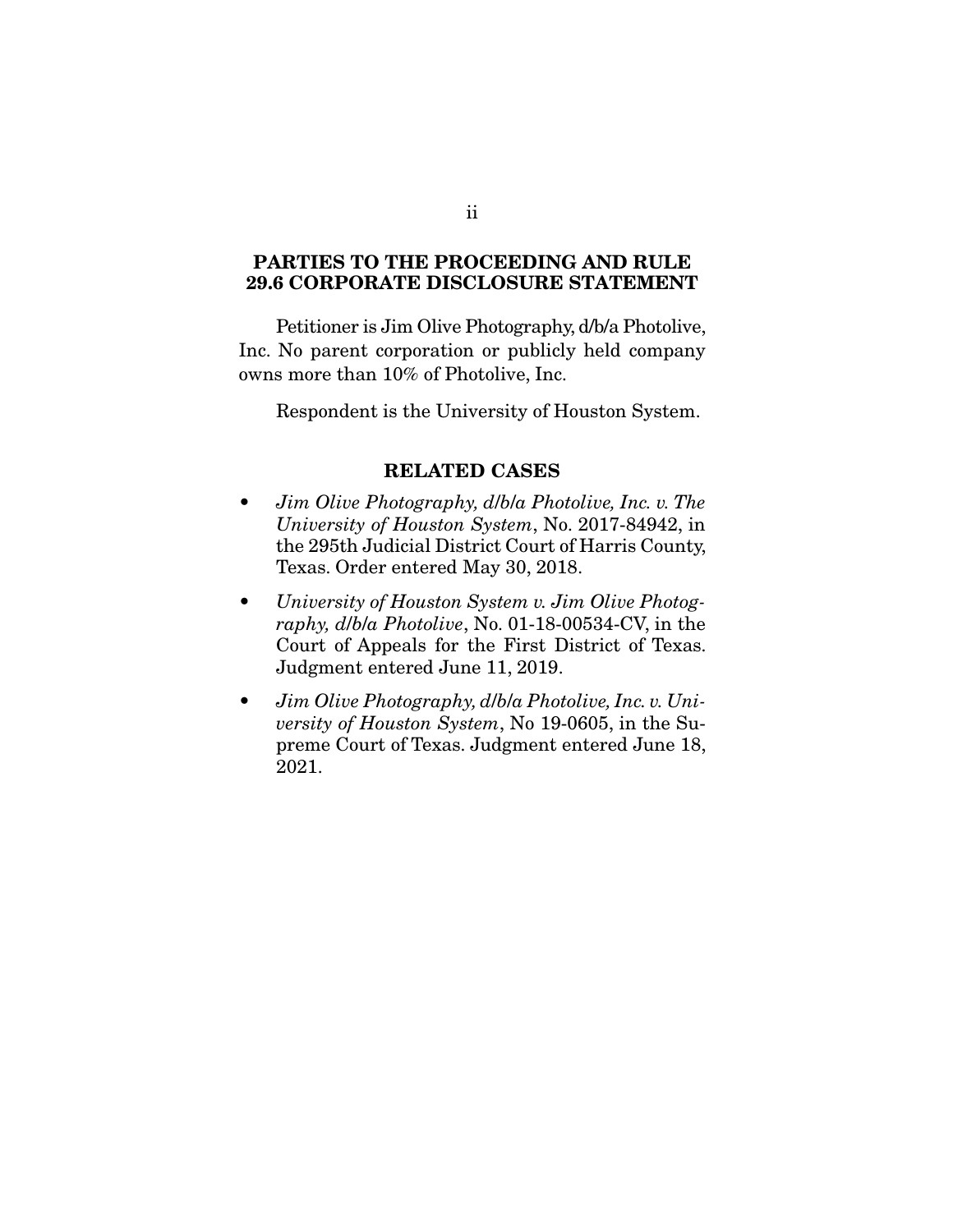## TABLE OF CONTENTS

Page

| PARTIES TO THE PROCEEDING AND RULE 29.6<br>CORPORATE DISCLOSURE STATEMENT<br>PETITION FOR A WRIT OF CERTIORARI<br>OPINIONS AND ORDERS BELOW                                                                                                                                          |                |
|--------------------------------------------------------------------------------------------------------------------------------------------------------------------------------------------------------------------------------------------------------------------------------------|----------------|
|                                                                                                                                                                                                                                                                                      | $\mathbf{i}$   |
|                                                                                                                                                                                                                                                                                      | ii             |
|                                                                                                                                                                                                                                                                                      | $\mathbf{ii}$  |
|                                                                                                                                                                                                                                                                                      | iii            |
|                                                                                                                                                                                                                                                                                      | vi             |
|                                                                                                                                                                                                                                                                                      | $\mathbf{1}$   |
|                                                                                                                                                                                                                                                                                      | 1              |
|                                                                                                                                                                                                                                                                                      | $\mathbf{1}$   |
| CONSTITUTIONAL & STATUTORY PROVI-                                                                                                                                                                                                                                                    | $\overline{2}$ |
|                                                                                                                                                                                                                                                                                      | 3              |
| STATEMENT OF THE CASE                                                                                                                                                                                                                                                                | $\overline{4}$ |
| Copyrights are personal property and can-<br>Α.<br>not be "used" by a government entity with-                                                                                                                                                                                        | 4              |
| <b>B.</b>                                                                                                                                                                                                                                                                            | 8              |
| C.                                                                                                                                                                                                                                                                                   | 9              |
| REASONS FOR GRANTING THE PETITION                                                                                                                                                                                                                                                    | 12             |
| I.<br>The decision below conflicts with this<br>Court's decision in Cedar Point Nursery,<br>which held that the appropriation of a<br>"right to invade" property or "the owner's<br>right to exclude" others from utilizing the<br>property is a <i>per se</i> violation of the Tak- | 12             |

iii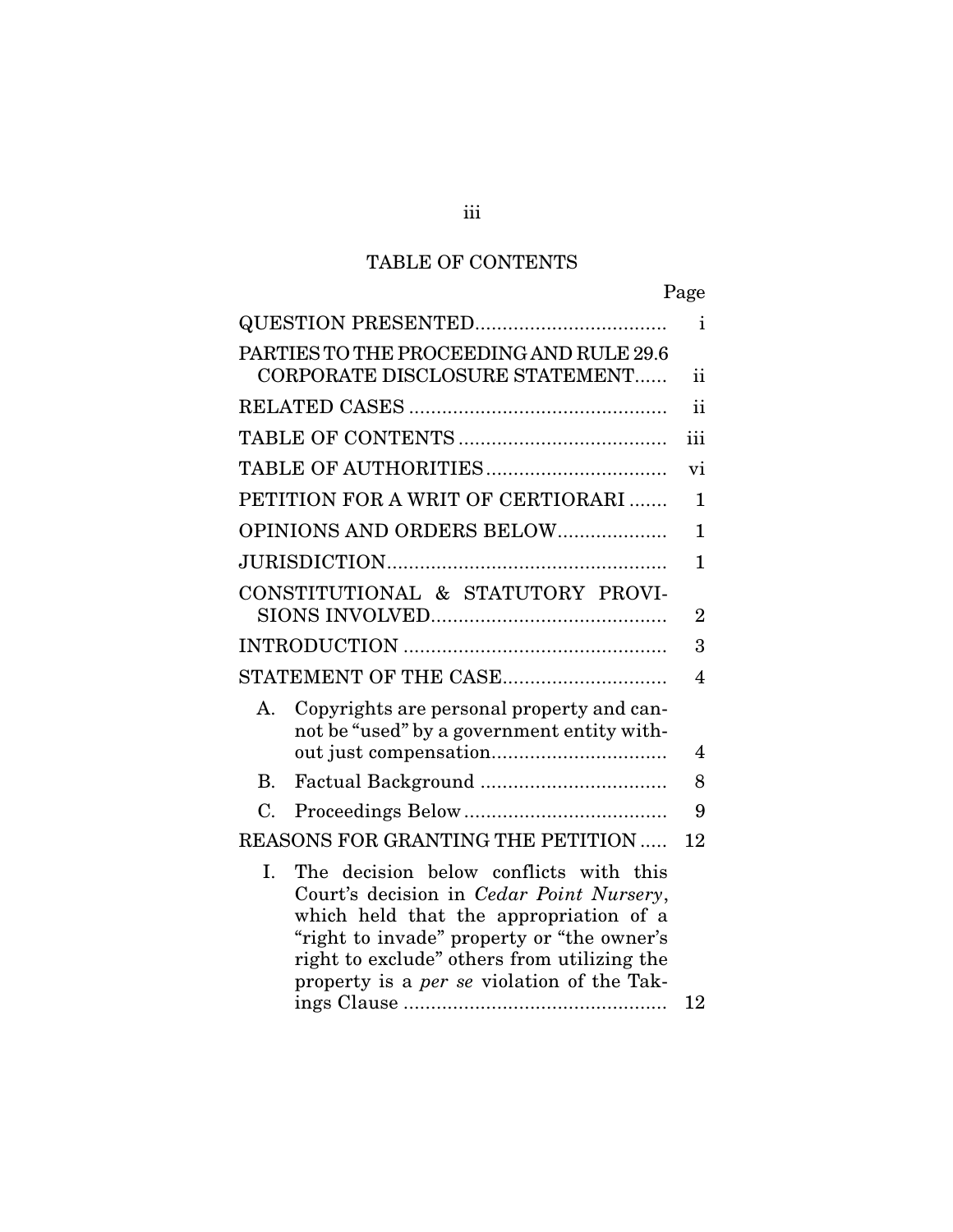## TABLE OF CONTENTS—Continued

Page

| A. Cedar Point Nursery held that the ap-<br>propriation of a "right to invade" pri-<br>vate property or the "owners' right to<br>exclude" others from utilizing its prop-<br>erty "constitutes a <i>per se</i> physical tak- | 14 |
|------------------------------------------------------------------------------------------------------------------------------------------------------------------------------------------------------------------------------|----|
| B. There is a "reasonable probability"<br>that the decision below would have<br>been decided differently in light of Ce-                                                                                                     | 17 |
| 1. The "right to exclude" is the core<br>property interest created by the<br>Copyright Act and violated by acts<br>of copyright infringement                                                                                 | 18 |
| 2. The opinion below ignores Respon-<br>dent's appropriation of Petitioner's                                                                                                                                                 | 21 |
| Cedar Point Nursery does not<br>a.<br>require Respondent to acquire<br>legal title to the copyrighted<br>work to effectuate a per se tak-                                                                                    | 22 |
| b. Cedar Point Nursery does not<br>require the complete destruc-<br>tion of Petitioner's rights in the                                                                                                                       | 25 |
|                                                                                                                                                                                                                              | 27 |
|                                                                                                                                                                                                                              |    |

iv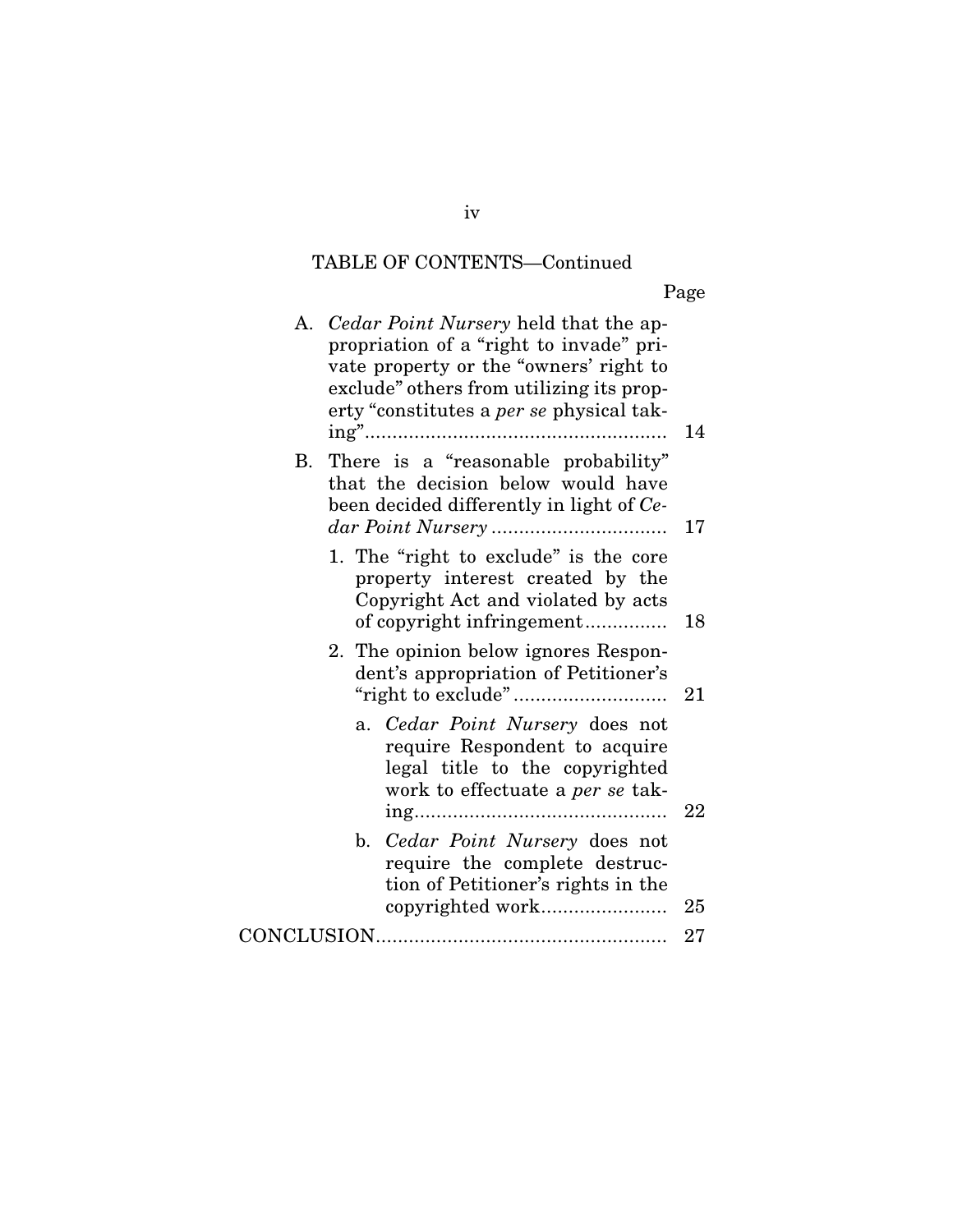## TABLE OF CONTENTS—Continued

Page

## APPENDIX

| Supreme Court of Texas Opinion filed June 18,    |
|--------------------------------------------------|
| Court of Appeals Opinion filed June 11,          |
| Court of Appeals Judgment filed June 11,         |
| District Court Order filed April 9, 2018 App. 72 |

v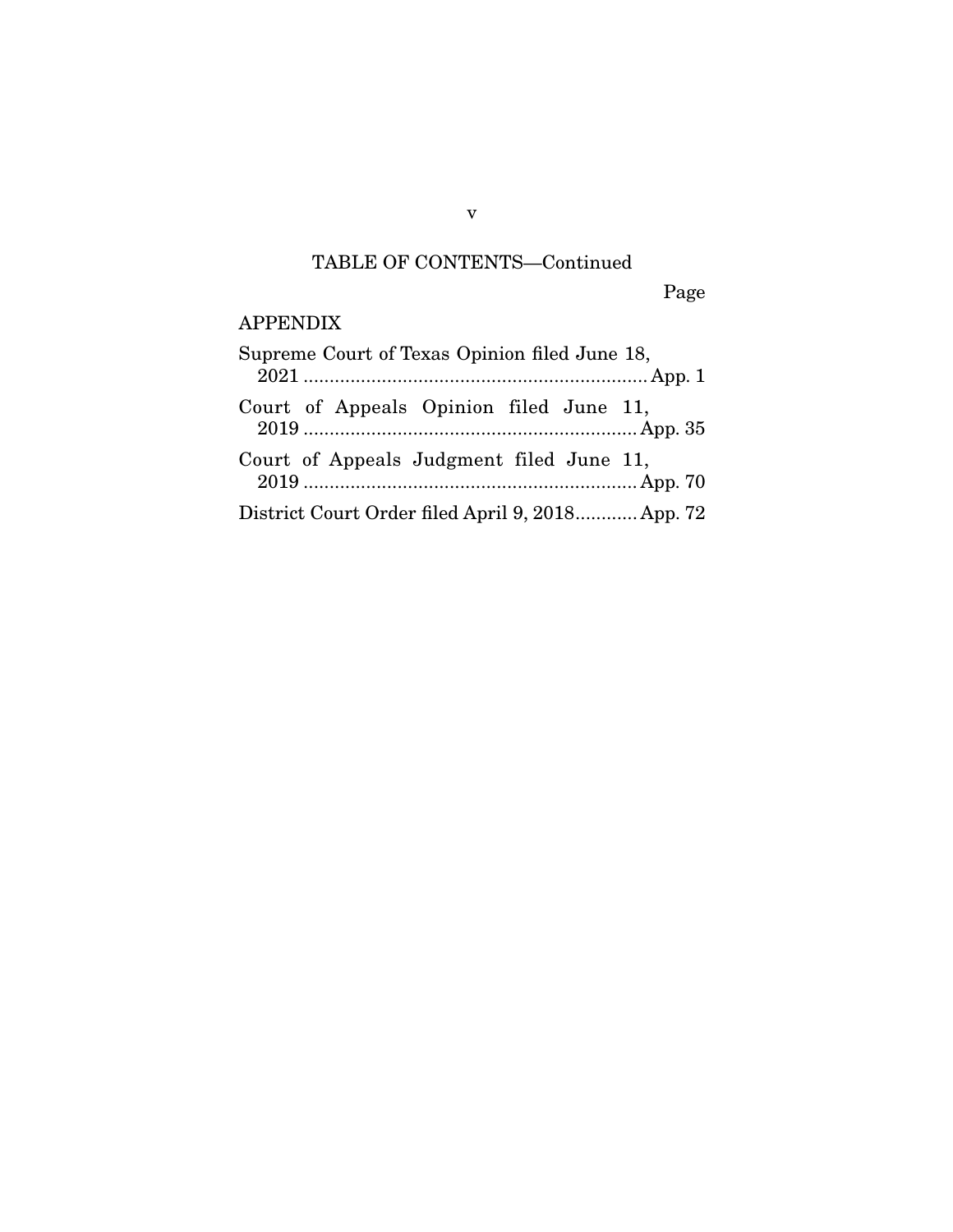# TABLE OF AUTHORITIES

**CASES** 

| Allen v. Cooper,                                                         |
|--------------------------------------------------------------------------|
| Cedar Point Nursery v. Hassid,                                           |
| Cedar Point Nursery v. Shiroma,<br>923 F. 3d 524 (9th Cir. 2019) 14, 22  |
| Florida Prepaid Postsecondary Educ.<br>Expense Bd. v. College Sav. Bank, |
| Fox Film Corp. v. Doyal,                                                 |
| Hartford-Empire Co. v. United States                                     |
| Henry v. City of Rock Hill,                                              |
| Hollister v. Benedict & Burnham Mfg. Co.,                                |
| Horne v. Department of Agriculture,                                      |
| James v. Campbell,                                                       |
| Kaiser Aetna v. United States,                                           |
| Lawrence v. Chater,<br>516 U.S. 163 (1996) (per curiam) 13               |

vi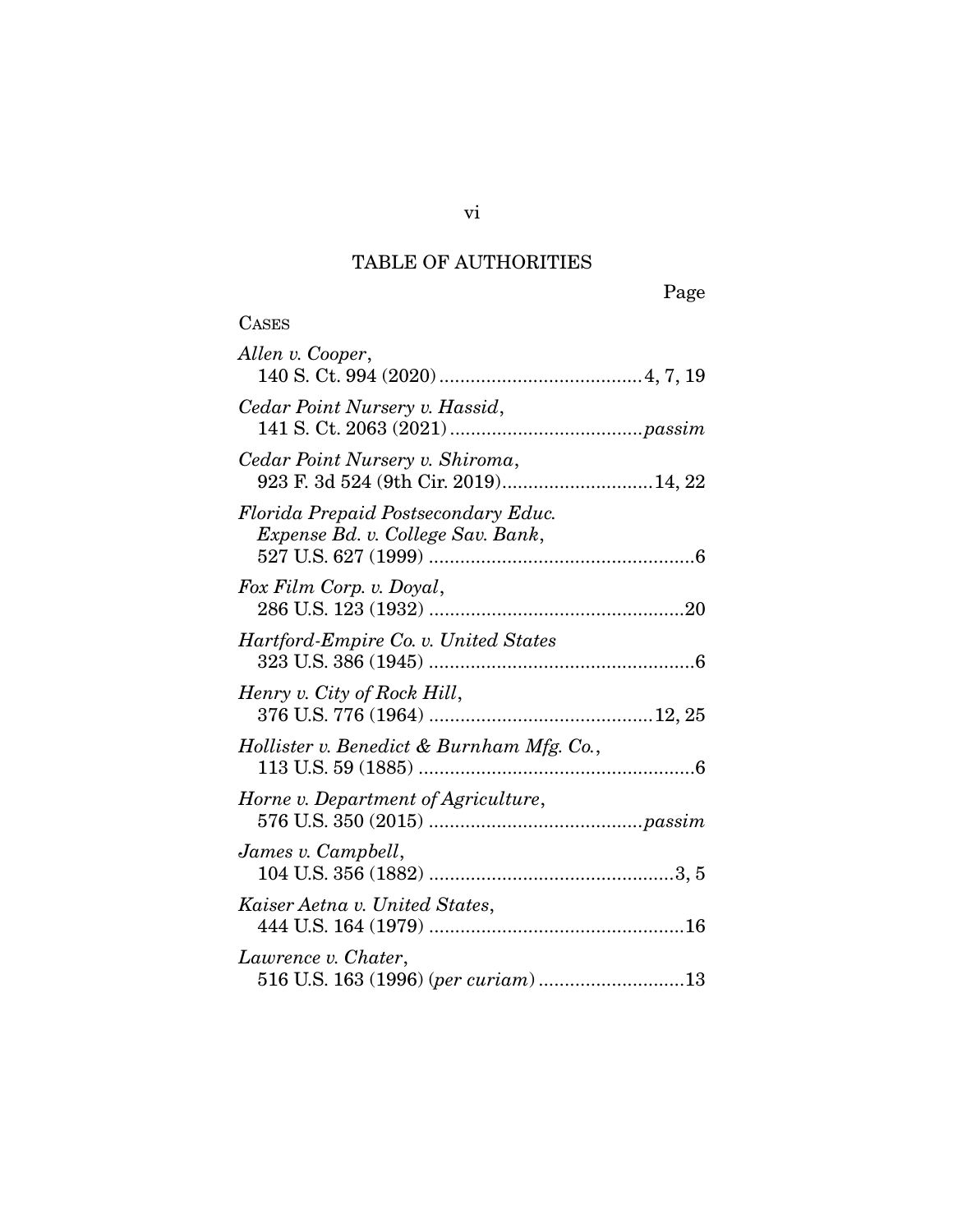## TABLE OF AUTHORITIES—Continued

| Oil States Energy Services, LLC v.<br>Greene's Energy Group, LLC,                           |
|---------------------------------------------------------------------------------------------|
| Ruckelshaus v. Monsanto Co.,                                                                |
| Tyler v. Cain,                                                                              |
| United States v. Causby,                                                                    |
| United States v. Dubilier Condenser Corp.,                                                  |
| United States v. Pewee Coal Co.,                                                            |
| William Cramp & Sons Ship & Engine Bldg. Co. v.<br>International Curtis Marine Turbine Co., |
| <b>CONSTITUTIONAL PROVISIONS</b>                                                            |
|                                                                                             |
|                                                                                             |
| <b>STATUTES</b>                                                                             |
| 17 U.S.C.                                                                                   |
|                                                                                             |

vii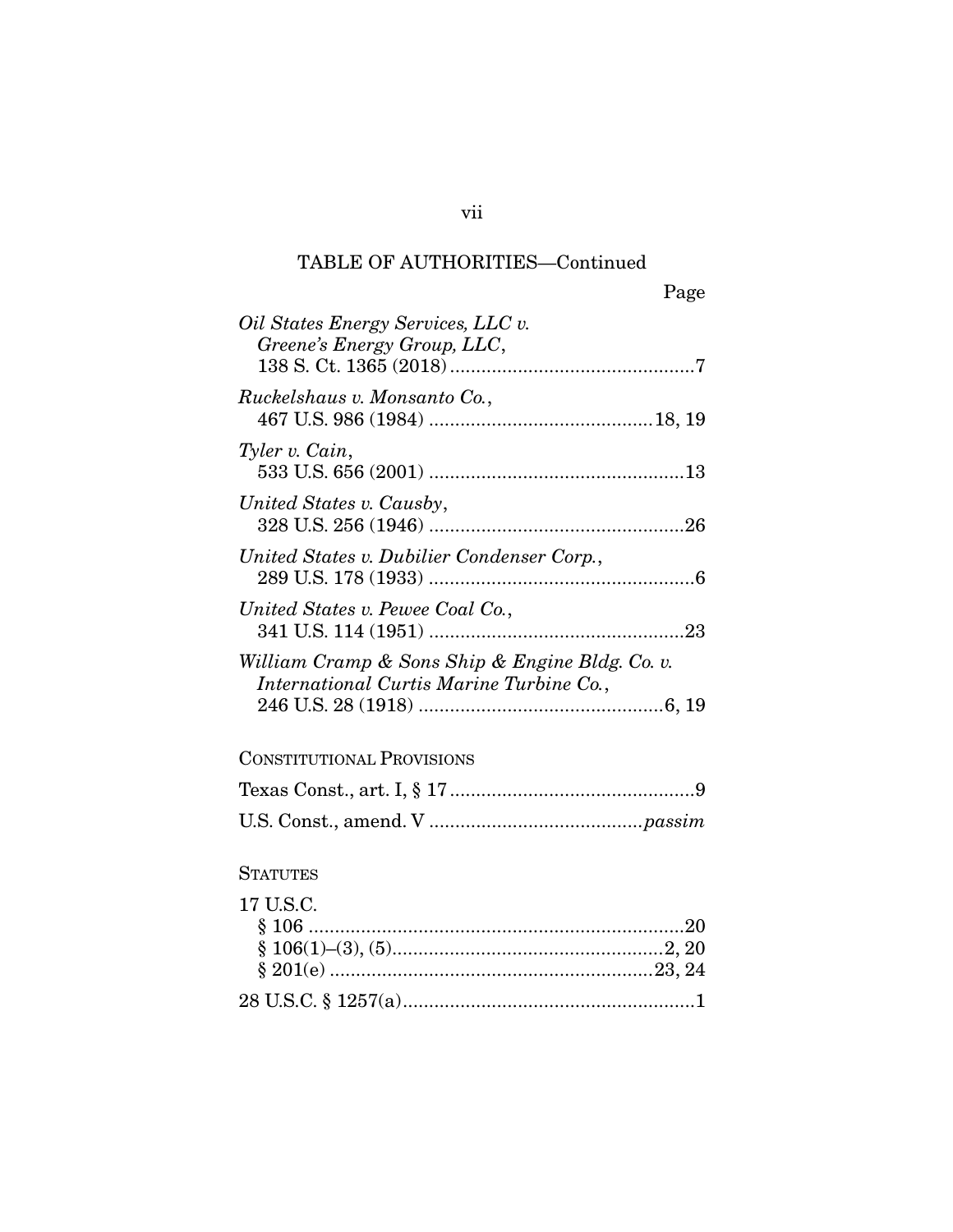## viii

## TABLE OF AUTHORITIES—Continued

Page

OTHER AUTHORITIES

| 2 W. Blackstone, Commentaries on the Laws of |  |
|----------------------------------------------|--|
|                                              |  |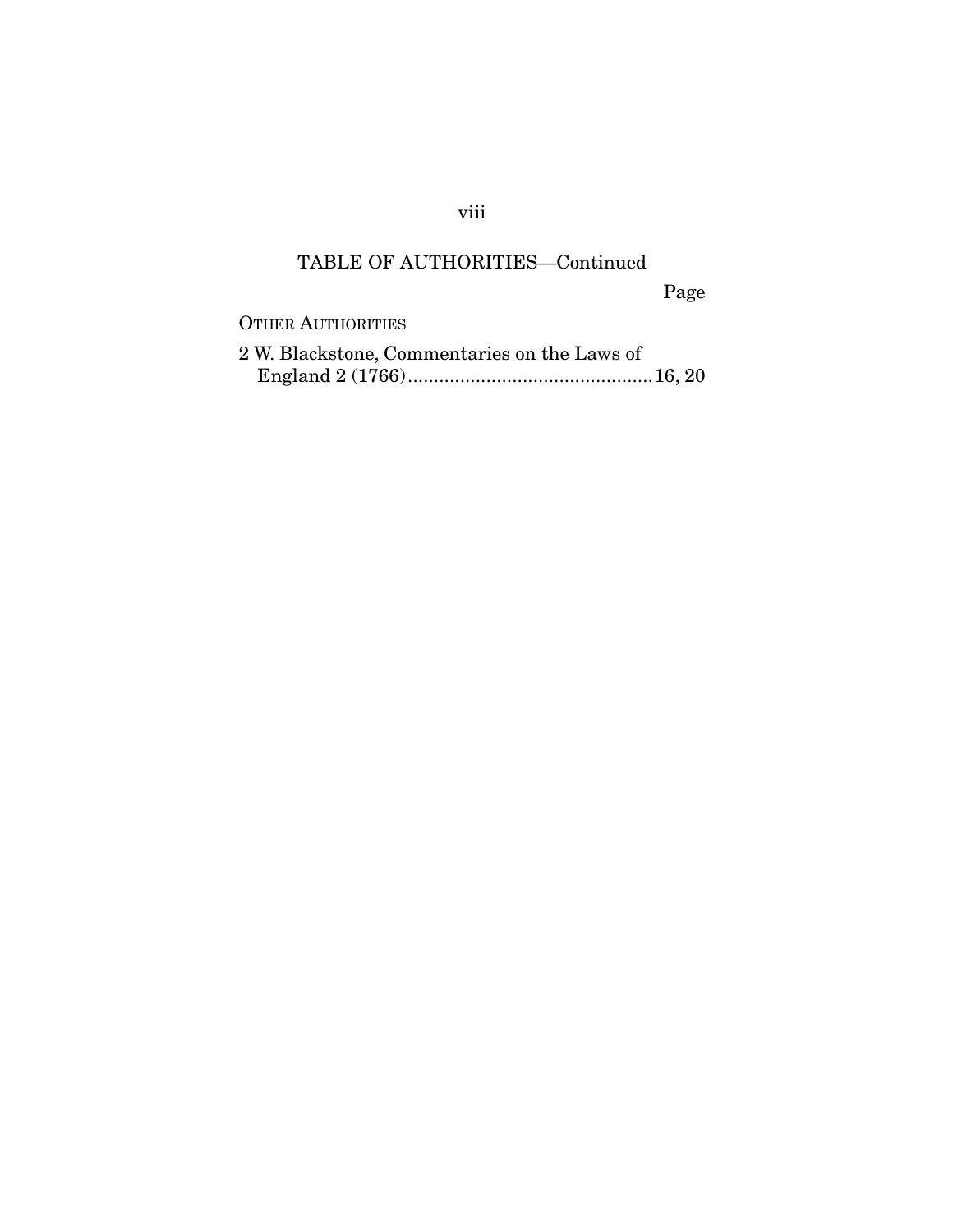#### **PETITION FOR A WRIT OF CERTIORARI**

 Petitioner Jim Olive Photography, d/b/a Photolive, Inc., petitions for a writ of certiorari to review the judgment of the Supreme Court of Texas in this case.

**OPINIONS AND ORDERS BELOW**

--------------------------------- ♦ ---------------------------------

 The decision of the Supreme Court of Texas, App. 1–22, is reported at 624 S.W.3d 764 (June 18, 2021). The opinion of the Court of Appeals for the First District of Texas, App. 35–71, is reported at 580 S.W.3d 360. The order of the 295th Judicial District Court of Harris County, Texas, App. 72, denying Respondent's plea to the jurisdiction is not reported.

#### **JURISDICTION**

--------------------------------- ♦ ---------------------------------

 The Supreme Court of Texas entered its judgment on June 18, 2021. Under this Court's March 19, 2020 Order, the deadline to file a petition for a writ of certiorari is November 15, 2021. Petitioner invokes the jurisdiction of this Court under 28 U.S.C. § 1257(a).

--------------------------------- ♦ ---------------------------------

1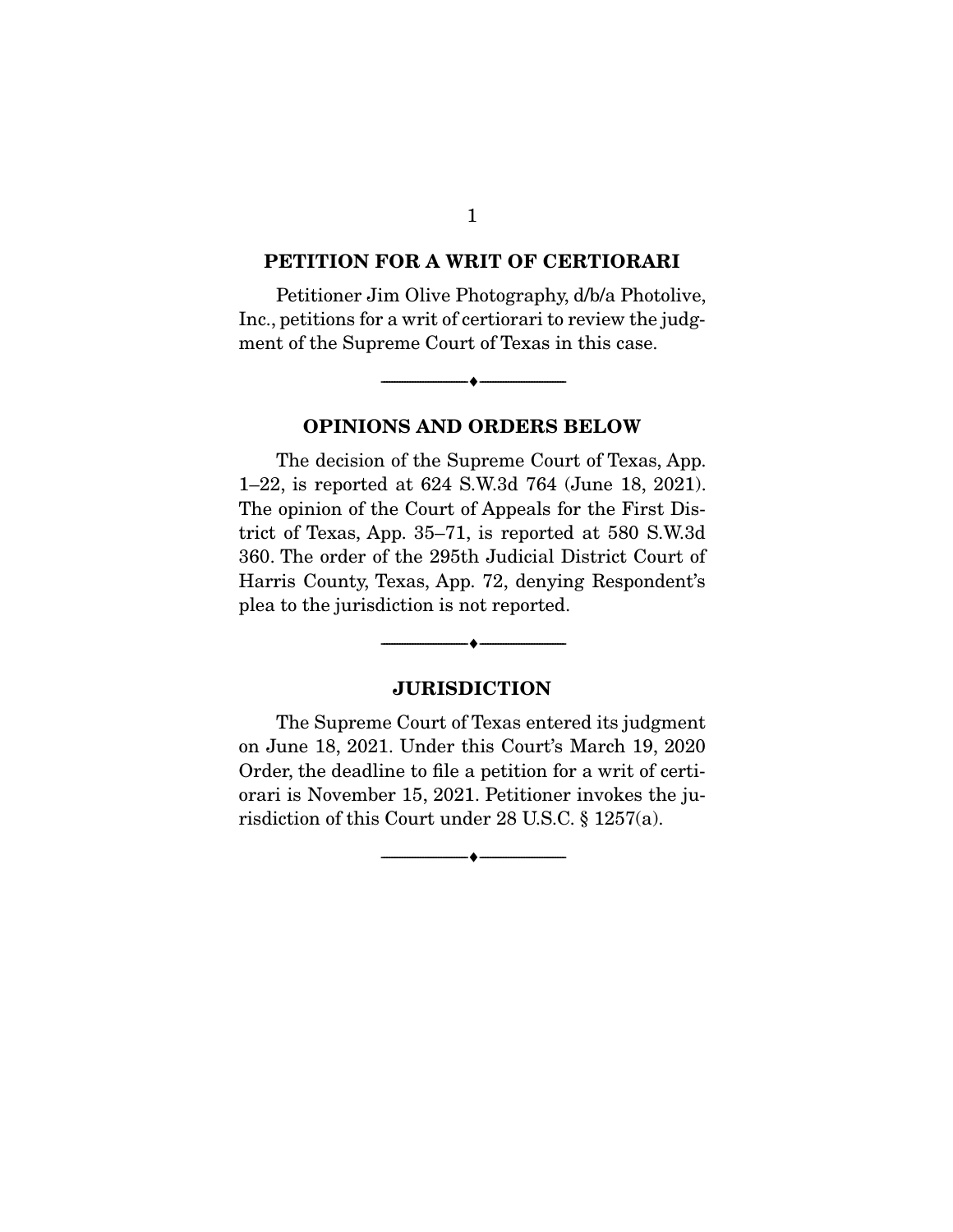### **CONSTITUTIONAL & STATUTORY PROVISIONS INVOLVED**

 The Fifth Amendment of the Constitution of the United States provides, in relevant part:

[N]or shall private property be taken for public use, without just compensation.

U.S. Const., amend. V.

The Copyright Act provides, in relevant part, that:

[T]he owner of copyright under this title has the exclusive rights to do and to authorize any of the following:

(1) to reproduce the copyrighted work in copies or phonorecords;

(2) to prepare derivative works based upon the copyrighted work;

(3) to distribute copies . . . of the copyrighted work to the public by sale or other transfer of ownership, or by rental, lease, or lending; . . .

(5) in the case of . . . pictorial, graphic, or sculptural works, including the individual images of a motion picture or other audiovisual work, to display the copyrighted work publicly. . . .

--------------------------------- ♦ ---------------------------------

17 U.S.C. § 106(1)–(3), (5).

2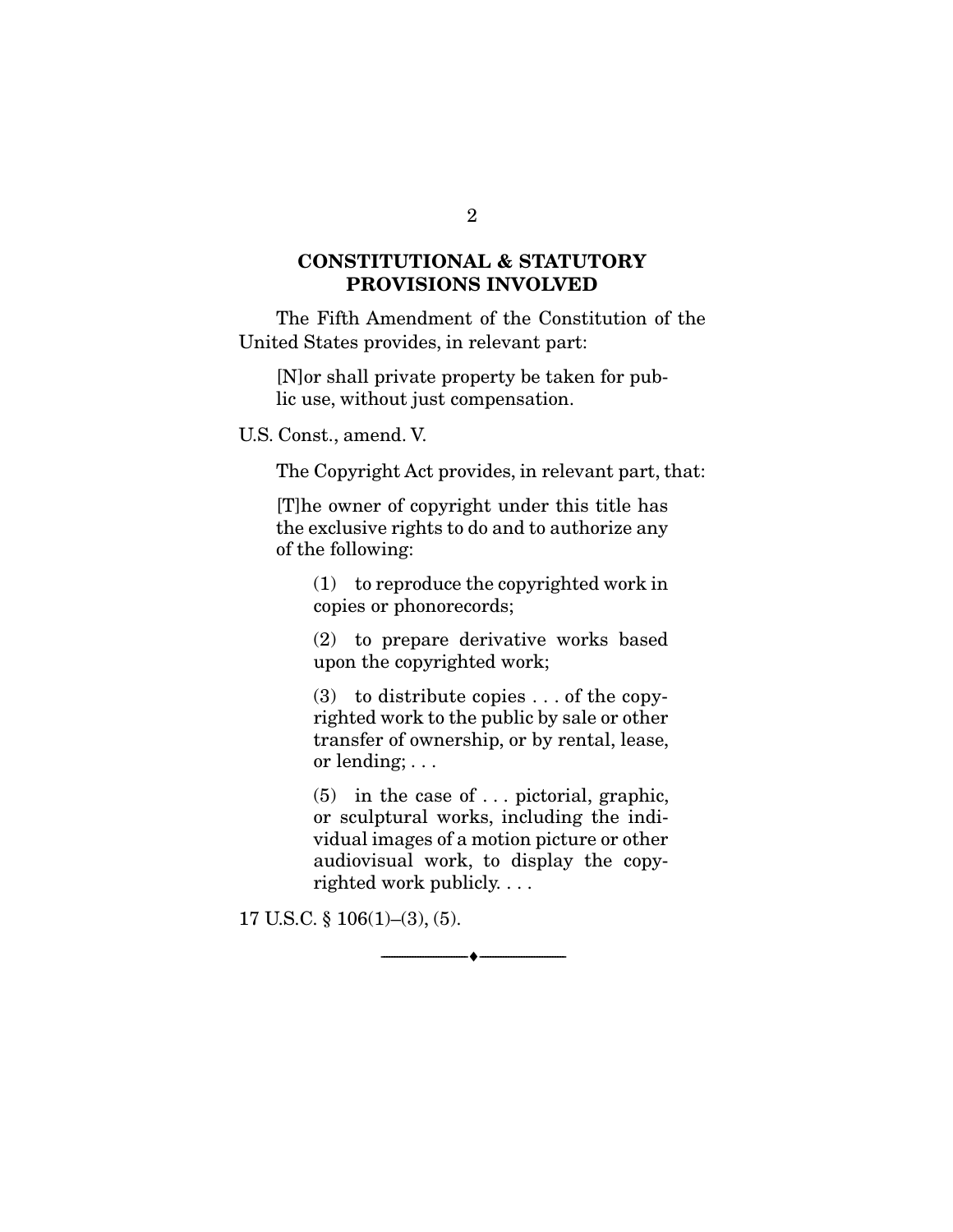#### **INTRODUCTION**

 The Supreme Court of Texas held that a government entity may reproduce, display, and utilize a copyrighted work for its own benefit without paying any compensation to the copyright owner. In any other situation, courts would deem that what it is—a taking of personal property without just compensation. See, e.g., Horne v. Dep't of Agric., 576 U.S. 350, 359 (2015) ("[A patent] confers upon the patentee an exclusive property in the patented invention which cannot be appropriated or used by the government itself, without just compensation  $\dots$ ") (quoting *James v. Campbell*, 104 U.S. 356, 358 (1882)) (emphasis added). However, because copyrights are "intangible" personal property, the court below held that there was no "physical" or "per se" taking of the property interests guaranteed to Petitioner under the Copyright Act.

 This holding contradicts this Court's recent decision in Cedar Point Nursey, which equated appropriation of a "right to invade" a property interest with appropriation of the owner's "right to exclude"—a right the Court described as " 'one of the most treasured' rights of property ownership" to be "exercise[d] over the external things of the world, in total exclusion of the right of any other individual in the universe." 141 S. Ct. at 2072. Because the "right to exclude" everyone, including the government, from the use of copyrighted materials is the core property interest granted by the Copyright Act, Cedar Point Nursery establishes that Respondent's invasion of Petitioner's exclusive domain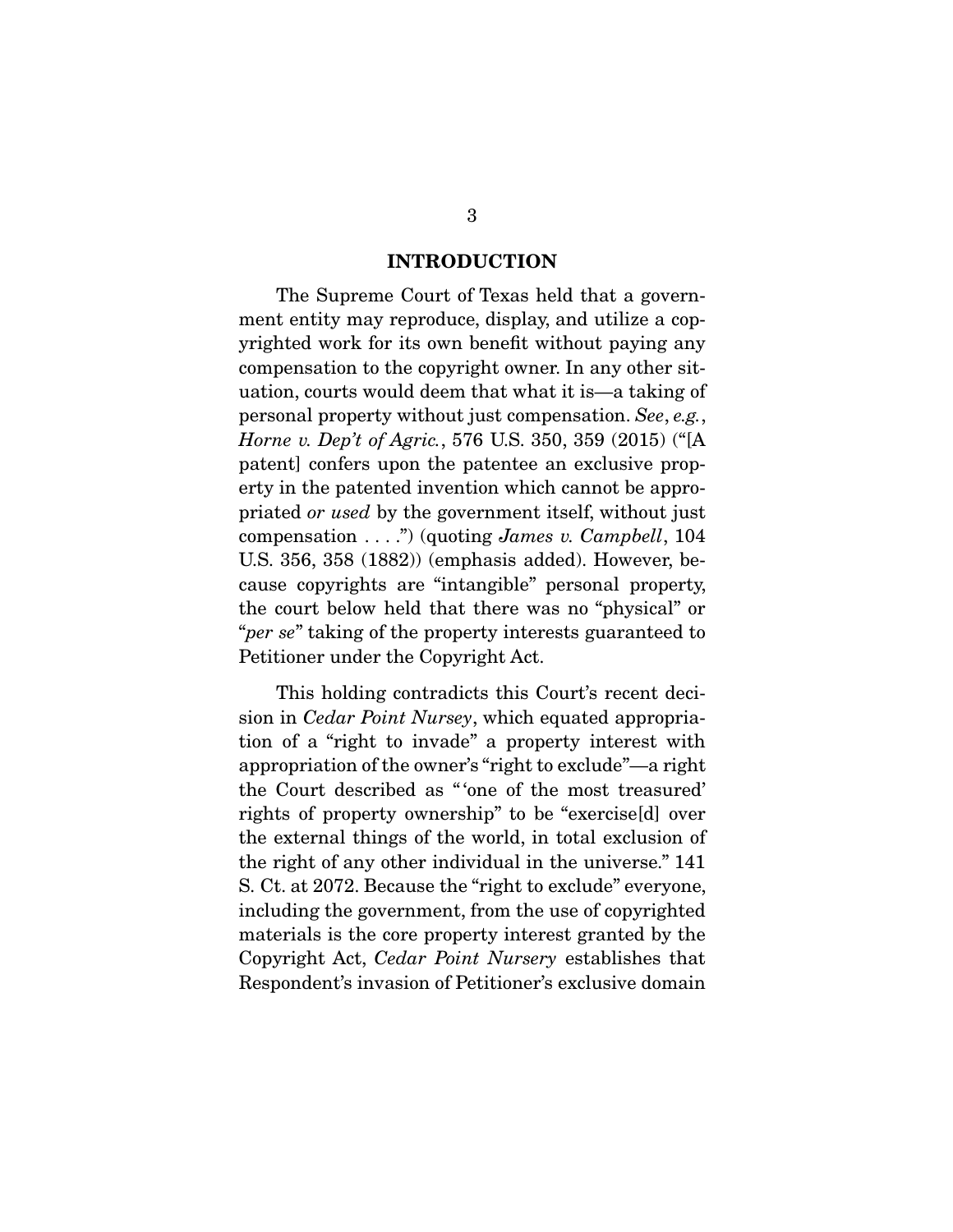over his copyrighted work is a per se violation of the Takings Clause.

 Petitioner respectfully requests that the Court grant this petition, vacate the decision below, and remand to the Supreme Court of Texas to reconsider its decision with the benefit of Cedar Point Nursery, which was decided just five days after the decision below.

#### **STATEMENT OF THE CASE**

--------------------------------- ♦ ---------------------------------

### **A. Copyrights are personal property and cannot be "used" by a government entity without just compensation.**

 In Horne v. Department of Agriculture, this Court held that the Takings Clause "protects 'private property' without any distinction between different types." 576 U.S. 350, 358 (2015). More precisely, Horne framed the question presented, and its answer, as follows: "Whether the government's 'categorical duty' under the Fifth Amendment to pay just compensation when it 'physically takes possession of an interest in property' applies only to real property and not to personal property." Id. at 357. "The answer is no." Id.

 Put simply, the holding in Horne is that the Takings Clause applies with equal force to personal property. Because copyrights are personal property, Horne proves that copyrights (like patents) are protected by the Takings Clause. See, e.g., Allen v. Cooper, 140 S. Ct. 994, 1003 (2020) ("Again, there is no difference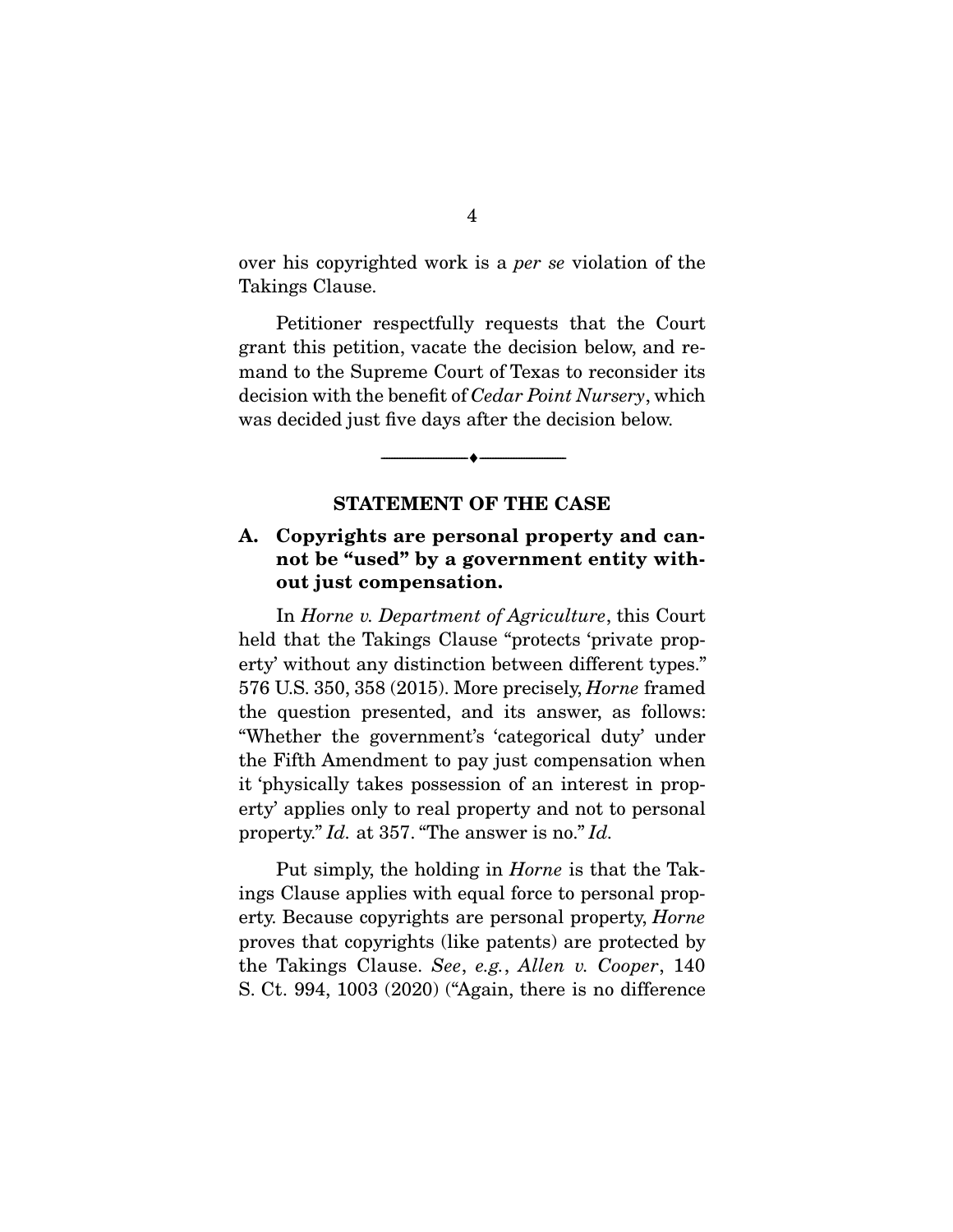between copyrights and patents under the [Intellectual Property] Clause [of the United States Constitution], nor any material difference between the two statutes' provisions."). Lest there be any doubt, Horne's definition of protected personal property included "intellectual property," and in particular, patents:

[A patent] confers upon the patentee an exclusive property in the patented invention which cannot be appropriated or used by the government itself, without just compensation, any more than it can appropriate or use without compensation land which has been patented to a private purchaser.

Id. at  $359-60$  (quoting James v. Campbell, 104 U.S. 356, 358 (1882)) (internal quotation marks omitted).

 As Horne's reliance on James demonstrates, the proposition that intangible personal property—and particularly patents and copyrights—is protected by the Takings Clause is neither new nor novel. To the contrary, it has been settled law for more than 140 years:

 \* **"Authoritatively Declared"**: In 1885, this Court explained that James v. Campbell had spoken "authoritatively" on the subject of intellectual property being protected against taking without compensation:

It was authoritatively declared in James v. Campbell . . . that the right of the patentee . . . was exclusive of the government of the United States as well as of all others, and stood on the footing of all other property, the right to which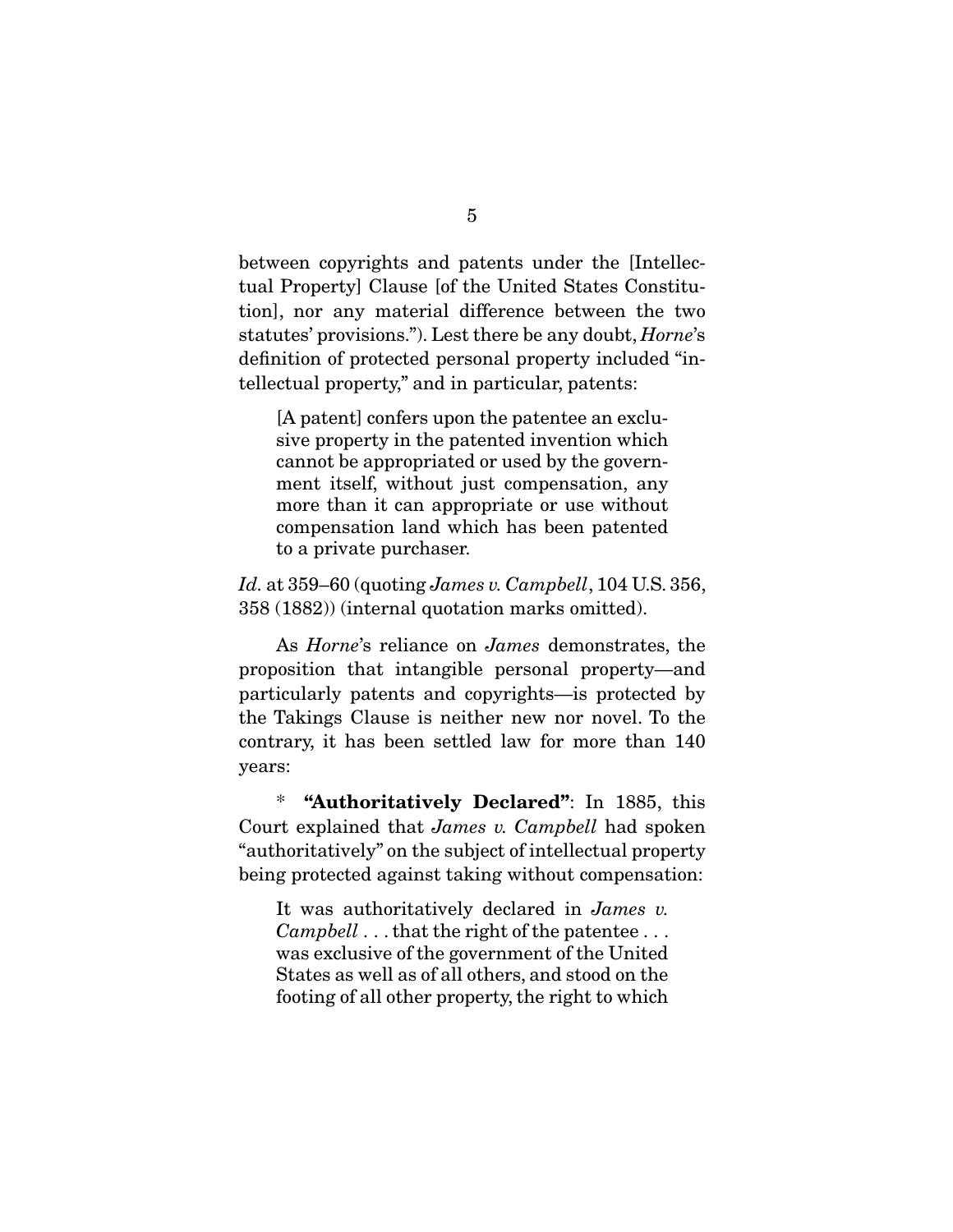was secured, as against the government, by the constitutional guaranty which prohibits the taking of private property for public use without compensation.

Hollister v. Benedict & Burnham Mfg. Co., 113 U.S. 59, 67 (1885).

 \* **"Indisputably Established"**: This Court repeated this point a generation later in William Cramp & Sons Ship & Engine Building Co. v. International Curtis Marine Turbine Co., 246 U.S. 28 (1918). It described the principle that "rights secured under the grant of letters patent by the United States were property and protected by the guarantees of the Constitution and not subject therefore to be appropriated even for public use without adequate compensation" as a principle that was "so indisputably established as to need no review of the authorities sustaining [it]." Id. at 39–40 (emphasis added).

 \* **"Long Been Settled"**: In its 1945 decision Hartford-Empire Co. v. United States, the Court once again noted "[t]hat a patent is property, protected against appropriation both by individuals and by government, has long been settled." 323 U.S. 386, 415 (1945); see also United States v. Dubilier Condenser Corp., 289 U.S. 178, 189 (1933) ("The title of a patentee is subject to no superior right of the government. The grant of letters patent is not, as in England, a matter of grace or favor, so that conditions may be annexed at the pleasure of the executive."); Florida Prepaid Postsecondary Educ. Expense Bd. v. College Sav. Bank, 527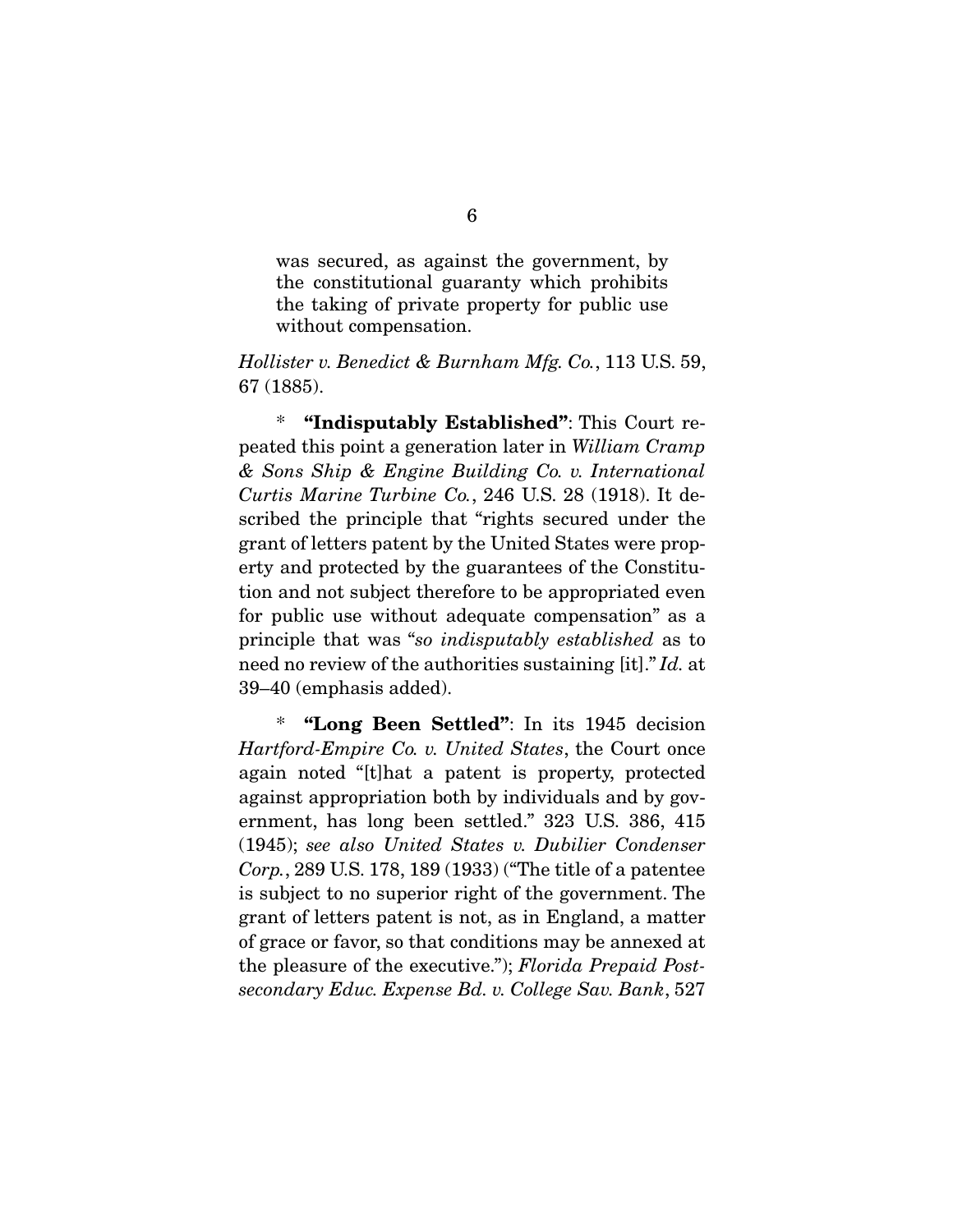U.S. 627, 642 (1999) ("Patents . . . have long been considered a species of property. For, by the laws of the United States, the rights of a party under a patent are his private property.") (internal citation and quotation marks omitted).

 This Court reaffirmed this understanding on multiple occasions since Horne, including twice in the last three years. In Oil States Energy Services, LLC v. Greene's Energy Group, LLC, this Court went out of its way to it clarify that its decision "should not be misconstrued as suggesting that patents are not property for purposes of the Due Process Clause or the Takings Clause." 138 S. Ct. 1365, 1369 (2018) (emphasis added). And in Allen v. Cooper, 140 S. Ct. at 1004–05—decided just last term—the Court again emphasized that "[c]opyrights are a form of property" protected by the Constitution and that copyright infringement is analogous to "patent infringement," which the Court in Horne explicitly stated was prohibited by the Takings Clause. 576 U.S. at 359 ("A patent . . . cannot be appropriated or used by the government itself, without just compensation  $\dots$ .").

 It is against this backdrop that Petitioner filed suit against the University of Houston System ("Respondent") for its appropriation and display of Petitioner's copyrighted work for three years, without either attribution or compensation.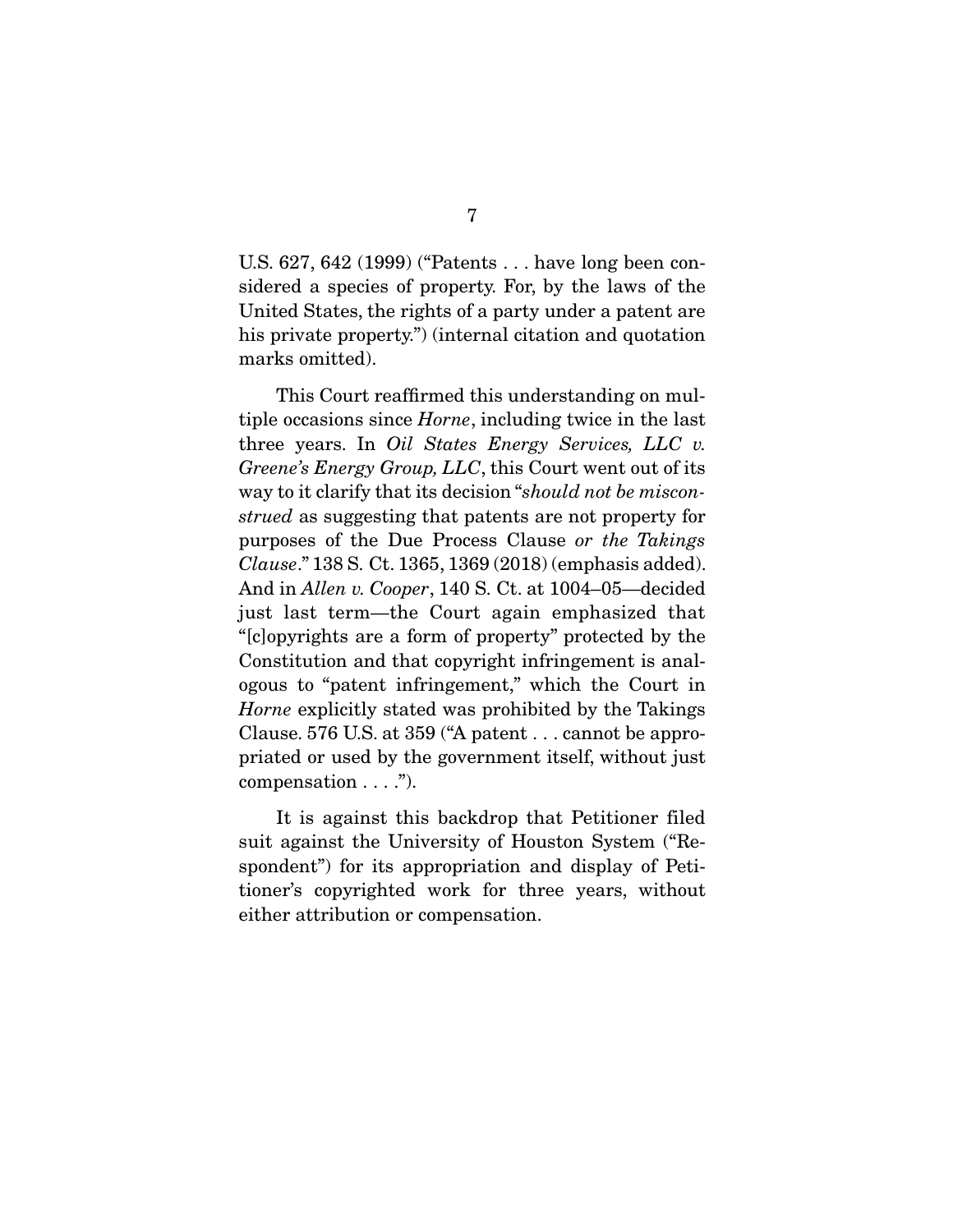#### **B. Factual Background.**

 The facts are simple because the case has been handled on the pleadings. Petitioner Jim Olive, a professional photographer, took a series of aerial photographs of the City of Houston at dusk. App. 36. Aerial photography is no ordinary endeavor, and these were no ordinary photographs. To obtain these photographs, Olive needed to rent a helicopter, hire a pilot, and then—utilizing special photography equipment—suspend himself from the helicopter with a harness. App. 36. It was while suspended in this harness that Olive captured photograph SKDT1082 ("The Cityscape"), which has become the subject of this litigation. App. 36.

 Olive registered The Cityscape with the United States Copyright Office on November 18, 2005 and displayed it for purchase on his website. App. 36. At all relevant times, Olive owned all rights associated with The Cityscape, and the copyright data associated with SKDT1082 was displayed alongside the photograph. App. 36.

 Sometime later, however, Respondent downloaded The Cityscape from Olive's website, removed all identifying copyright and attribution material, and displayed it on several webpages for the purposes of promoting the University of Houston's C.T. Bauer College of Business. App. 36.

 Over three years passed before Olive discovered that his hard-earned photograph was being displayed without his permission and without compensation to promote the Bauer College of Business. App. 37. And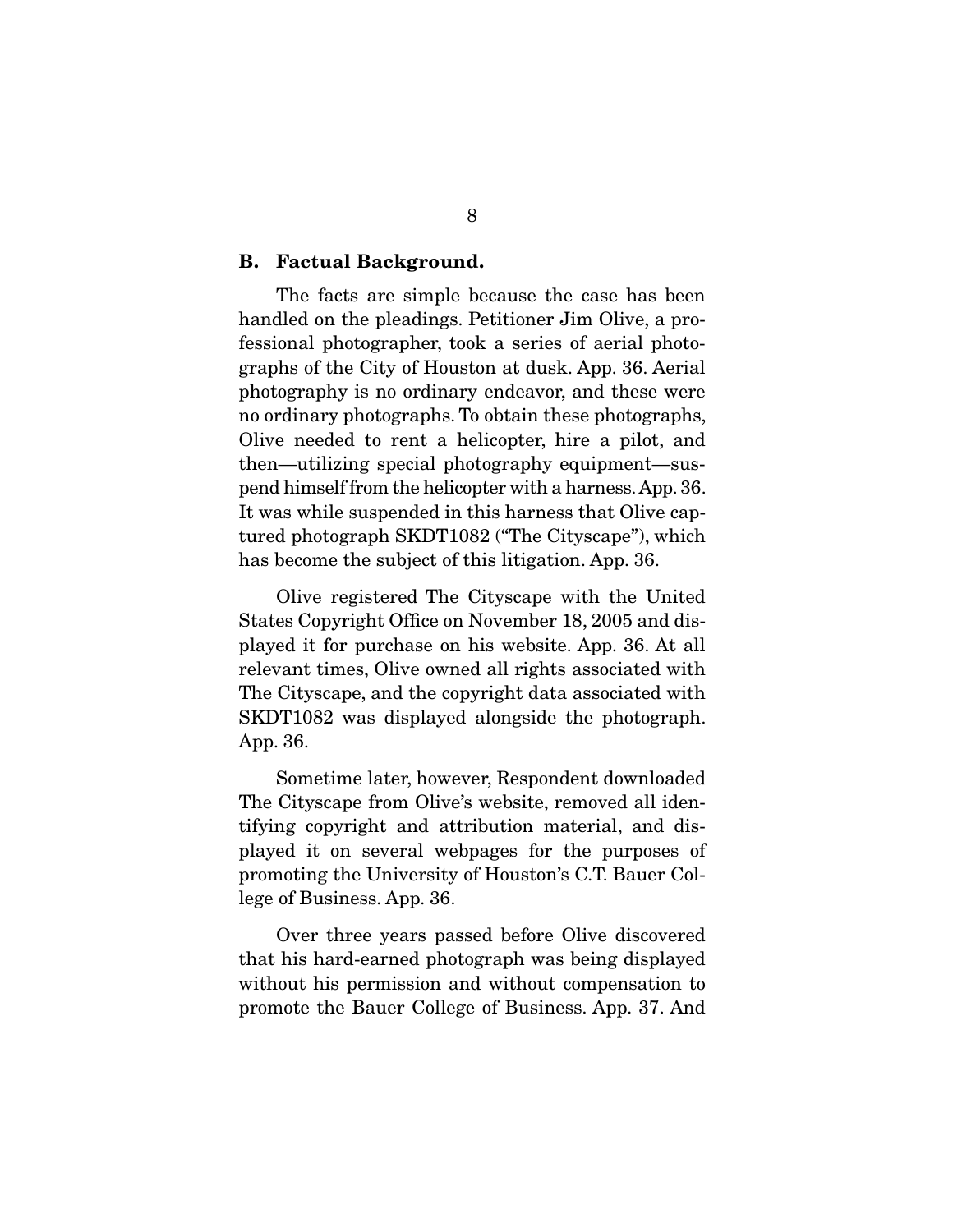although Respondent immediately removed the photograph from the College's website, it has never compensated Olive for its use of The Cityscape, a use that resulted in The Cityscape being viewed (without attribution) an innumerable number of times. App. 37. To compound the issue, Respondent's decision to display The Cityscape without attribution allowed additional private actors to republish and display The Cityscape without Petitioner's permission and without compensation. App. 37.

 When confronted with its appropriation and display of Petitioner's copyrighted personal property, Respondent asserted that Petitioner has no remedy for its unauthorized use of his photograph. Petitioner filed suit in the 295th Judicial District Court in Harris County, Texas, seeking just compensation under Article I, Section 17 of the Texas Constitution and the Fifth Amendment of the United States Constitution. App. 36.

#### **C. Proceedings Below.**

 Respondent filed a plea to the jurisdiction, arguing that (1) copyright infringement by a state actor was not a "taking" under either the Texas or United States Constitutions, and therefore (2) Respondent had not waived sovereign immunity for Petitioner's claims. App. 37. The trial court denied Respondent's plea, and Respondent appealed. App. 37.

 On appeal, Respondent argued that (1) copyrights are not property protected by either the federal or state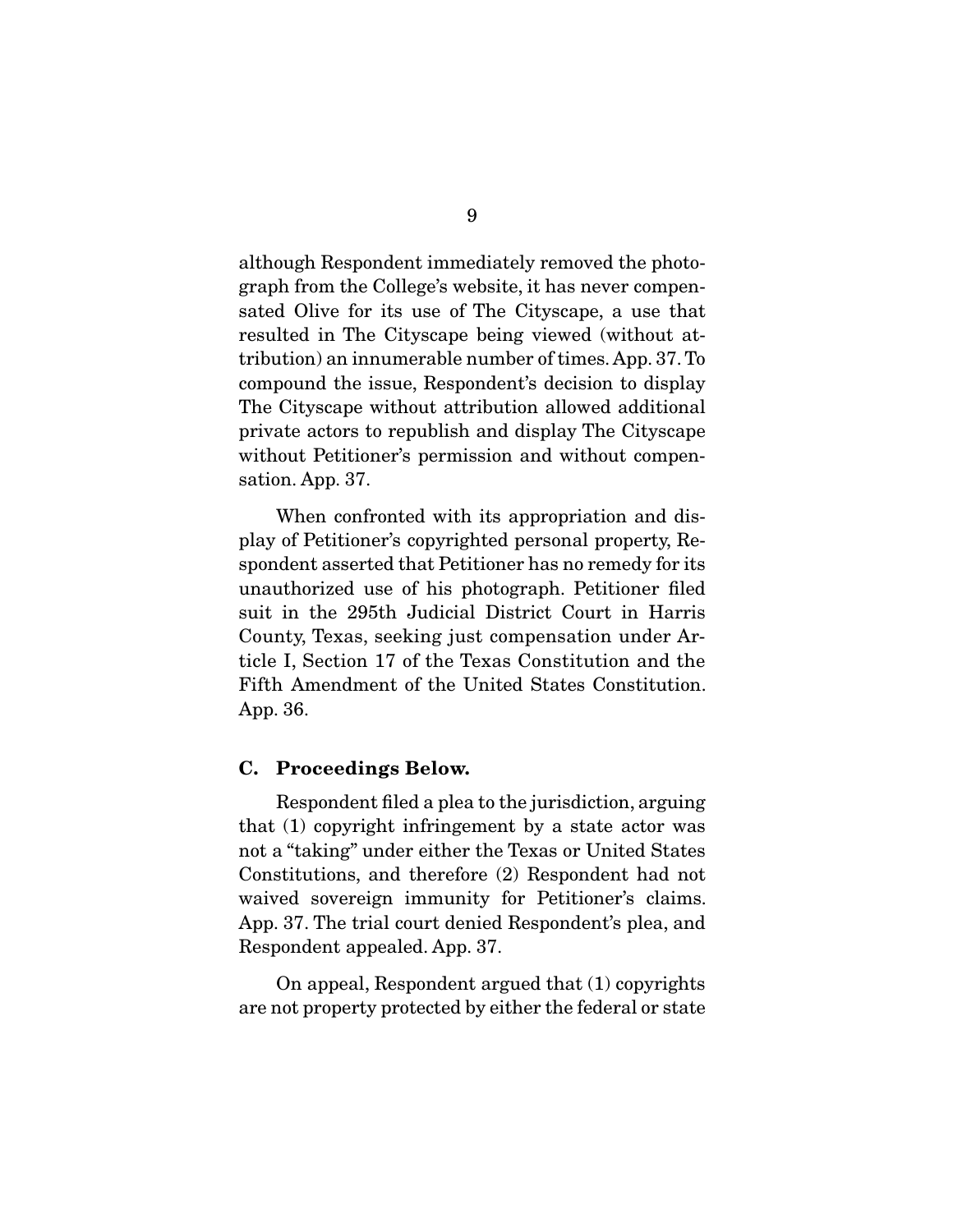takings clauses, and alternatively (2) even if copyrights were protected, copyright infringement is insufficient to state a cognizable claim for a taking as a matter of law. App. 37. The court of appeals assumed arguendo that copyrights were protected by the Takings Clause, but held that Respondent's "act of copyright infringement was not a taking because it did not take away Olive's right to use, license, or dispose of the underlying creative work." App. 3. It therefore reversed the trial court's denial of Respondent's plea to the jurisdiction and rendered judgment dismissing Petitioner's case. App. 70.

 Petitioner filed his petition for review with the Supreme Court of Texas, which was granted. App. 4. Following briefing and oral argument, the court affirmed the judgment of the court of appeals. App. 23.

 In reaching its decision, the Supreme Court of Texas—like the court of appeals below—assumed ar*guendo* that (1) "a copyright is property entitled to  $\dots$ protection" under the Takings Clause of the Fifth Amendment,<sup>1</sup> and (2) intellectual property is "[c]learly" entitled to protection under the Takings Clause "in some circumstances." App. 7, 13. As such, its analysis

<sup>1</sup> Consistent with Texas jurisprudence, the decision below treated the takings clauses of the Texas and United States Constitutions as co-extensive and did not distinguish between them for purposes of its analysis. App. 9 ("Although our state takings provision is worded differently, we have described it as 'comparable' to the Fifth Amendment's Just Compensation Clause. And, Texas 'case law on takings under the Texas Constitution is consistent with federal jurisprudence.'") (internal citations omitted).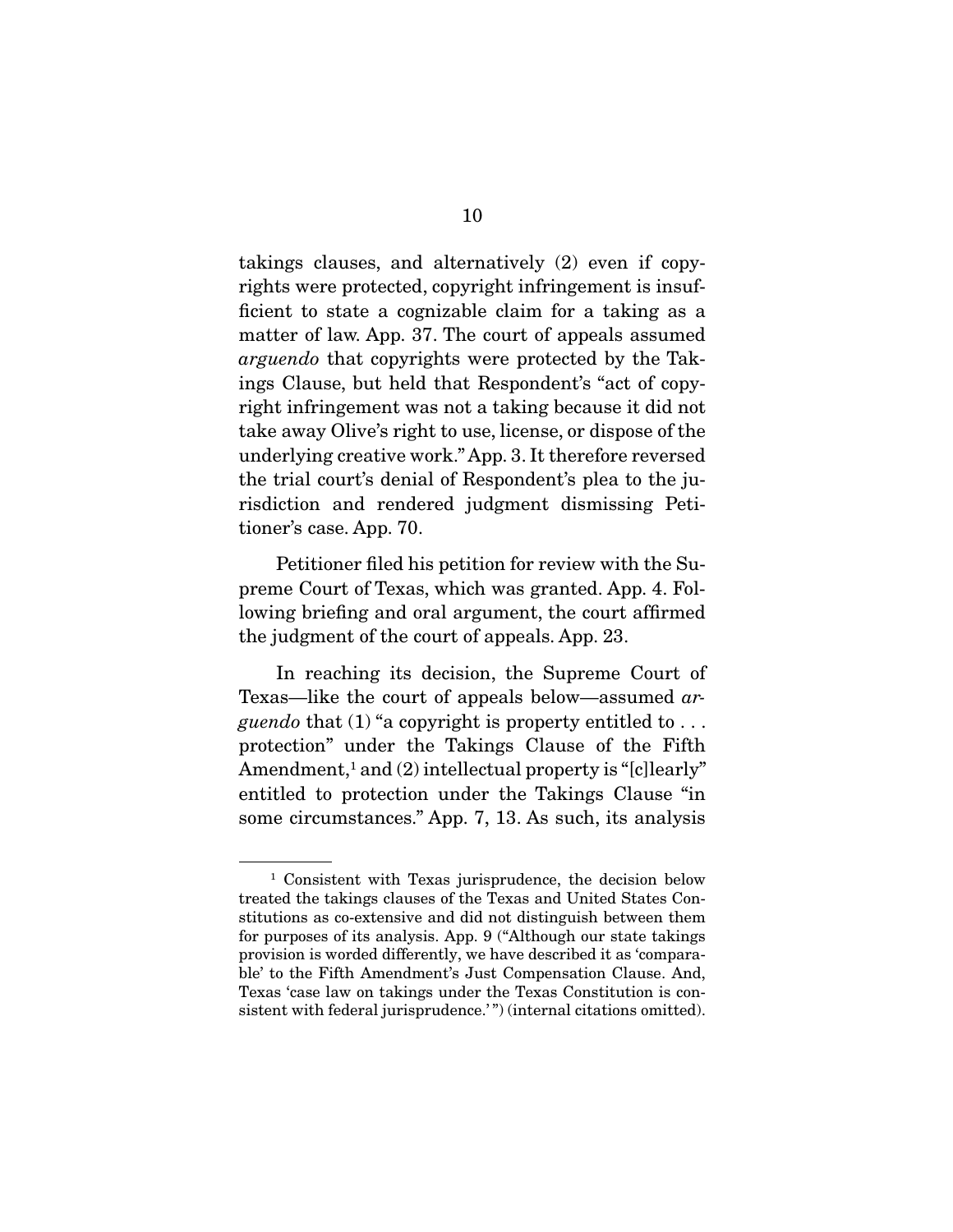focused on the narrow question of "whether the [Respondent's] unauthorized use of a copy [of Petitioner's copyrighted work] amounts to a taking of the copyright itself." App. 15.

 Dismissing Petitioner's argument that "the unauthorized posting of a copy of The Cityscape photograph on University websites was 'akin to a physical invasion' that deprived [Petitioner] of 'the core right guaranteed by [its] copyright: the right to exclude everyone from use of [its] copyrighted materials and its exclusive right to reproduce and display the work," App. 16, the court below instead focused on the intangible nature of copyrights. App. 12–13, 16, 18. It dismissed as mere dicta this Court's decision in Horne—which held that the Takings Clause "protects 'private property' without any distinction between different types" and that the per se analysis applies to both real and personal property (such as patents and copyrights)—concluding that Horne "makes no attempt to address intellectual property." App. 12–13. Instead, the court held that copyright infringement was not subject to a per se takings analysis because "[i]nfringement of a copyright . . . is different than a typical appropriation of tangible property." App. 16.

 Although the court acknowledged that "an infringer 'invades a statutorily defined province guaranteed to the copyright holder alone," App. 17, it held that "copyright infringement does not result in a 'physical occupation' of property required for a per se taking" because an infringer (1) "does not assume physical control" over the intangible copyright (and therefore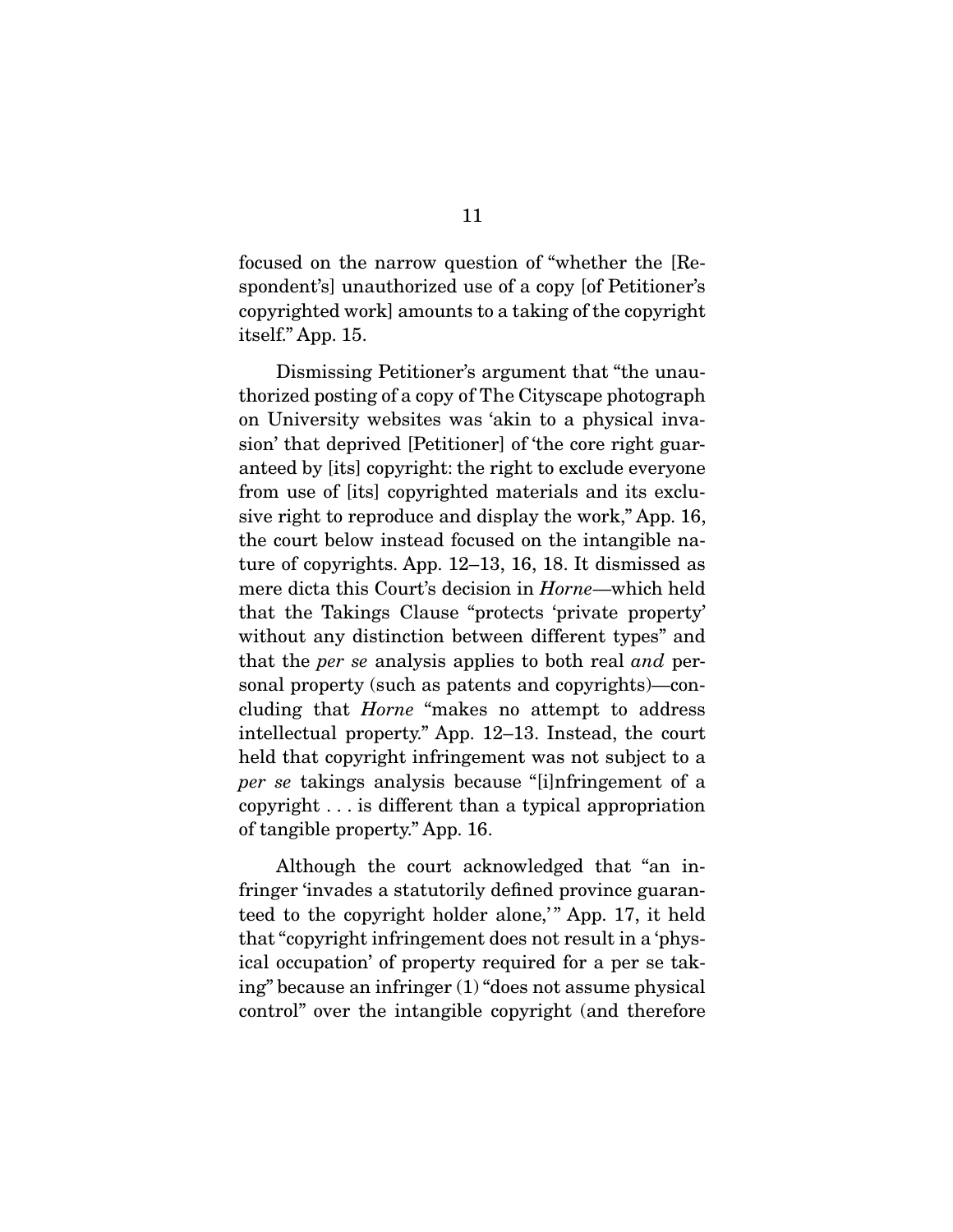does not "appropriate" the copyright), and (2) "does not necessarily destroy any of the copyright owner's rights in the copyright." App. 18, 20.

 Thus, under the decision below, Respondent's appropriation of a "right to invade" Petitioner's exclusive right to use and authorize the use of his copyrighted work—and concurrent appropriation of his "right to exclude" others from exercising those rights—was insufficient to state a *per se* takings claim.

#### **REASONS FOR GRANTING THE PETITION**

--------------------------------- ♦ ---------------------------------

**I. The decision below conflicts with this Court's decision in** *Cedar Point Nursery***, which held that the appropriation of a "right to invade" property or "the owner's right to exclude" others from utilizing the property is a** *per se* **violation of the Takings Clause.** 

 The Court should grant this petition, vacate the decision below, and remand for further consideration ("GVR") in light of its recent decision in Cedar Point Nursery v. Hassid, 141 S. Ct. 2063 (2021), which was issued five days after the decision below. This Court often finds it appropriate to GVR for reconsideration in light of one of its intervening decisions where the later decision is "sufficiently analogous and, perhaps, decisive to compel re-examination of the case," Henry v. City of Rock Hill, 376 U.S. 776, 777 (1964), or where, in light of the intervening decision, "there [is]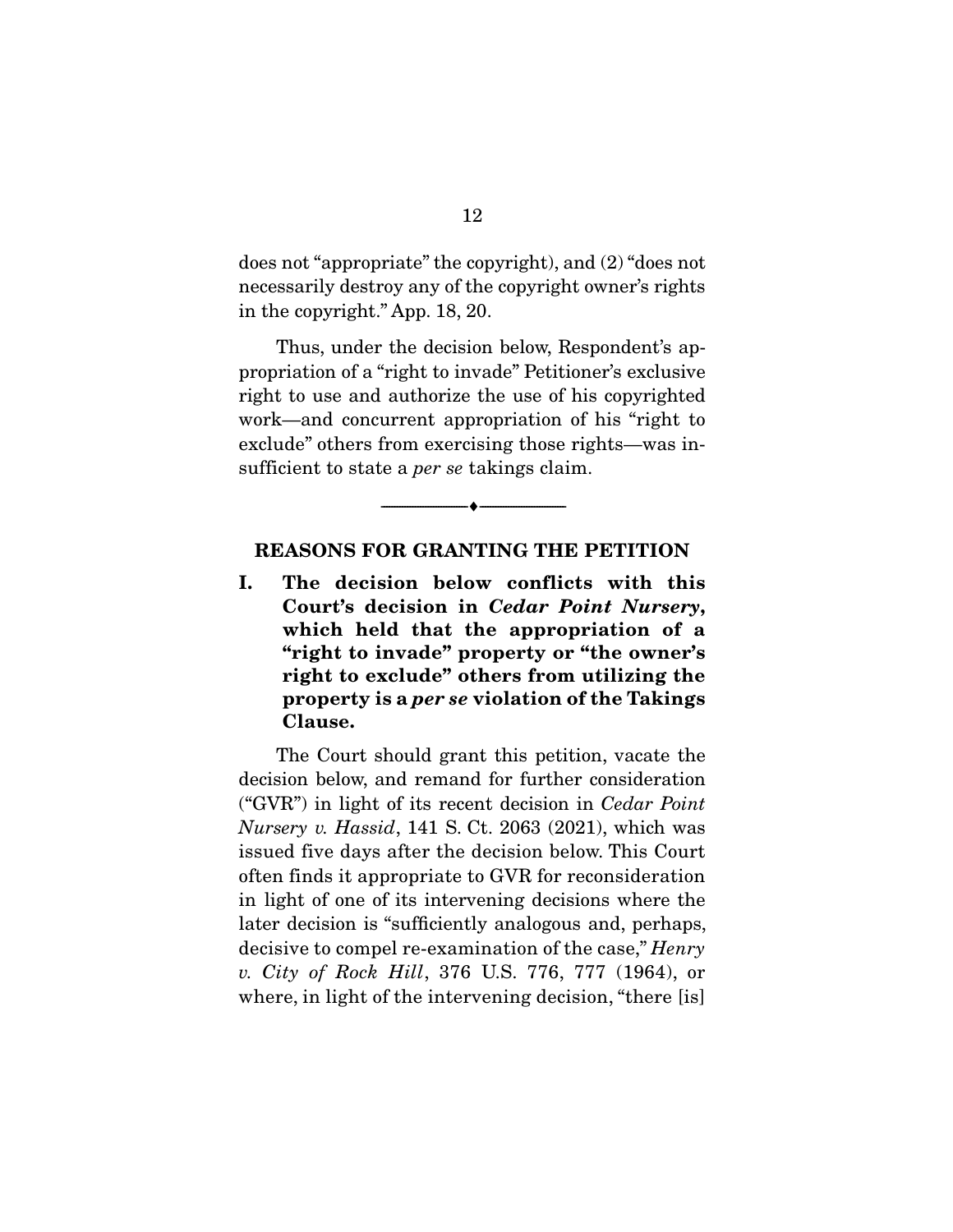a 'reasonable probability' that the [lower court] would reject a legal premise on which it relied and which may affect the outcome of the litigation." Tyler v. Cain, 533 U.S. 656, 666 n.6 (2001) (quoting Lawrence v. Chater, 516 U.S. 163, 167 (1996) (per curiam)). This is clearly a case for a GVR because this Court's decision in Cedar Point Nursery calls into serious question the correctness of the decision below and creates a "reasonable probability" that the court would reach a different outcome on reconsideration.

 In Cedar Point Nursery, the Court held that the government commits a per se taking when it "appropriates a right to invade" property or "appropriates . . . the owners' right to exclude" others from utilizing his property. 141 S. Ct. at 2072. Although the "right to" exclude" was the centerpiece of Petitioner's argument below, the state court—lacking the guidance provided by this Court in Cedar Point Nursery—held that the government's appropriation of Petitioner's right to exclude was insufficient to plead a per se violation of the Takings Clause, and focused instead on Respondent's alleged inability to physically acquire intangible property or completely destroy Petitioner's rights in the work. Because the clarification provided by this Court in Cedar Point Nursery creates a "reasonable probability" that the state court will "reject a legal premise on which it relied and which may affect the outcome of the litigation," Tyler, 533 U.S. at 666 n.6, Petitioner respectfully submits that the Court should GVR this case for reconsideration by the Supreme Court of Texas.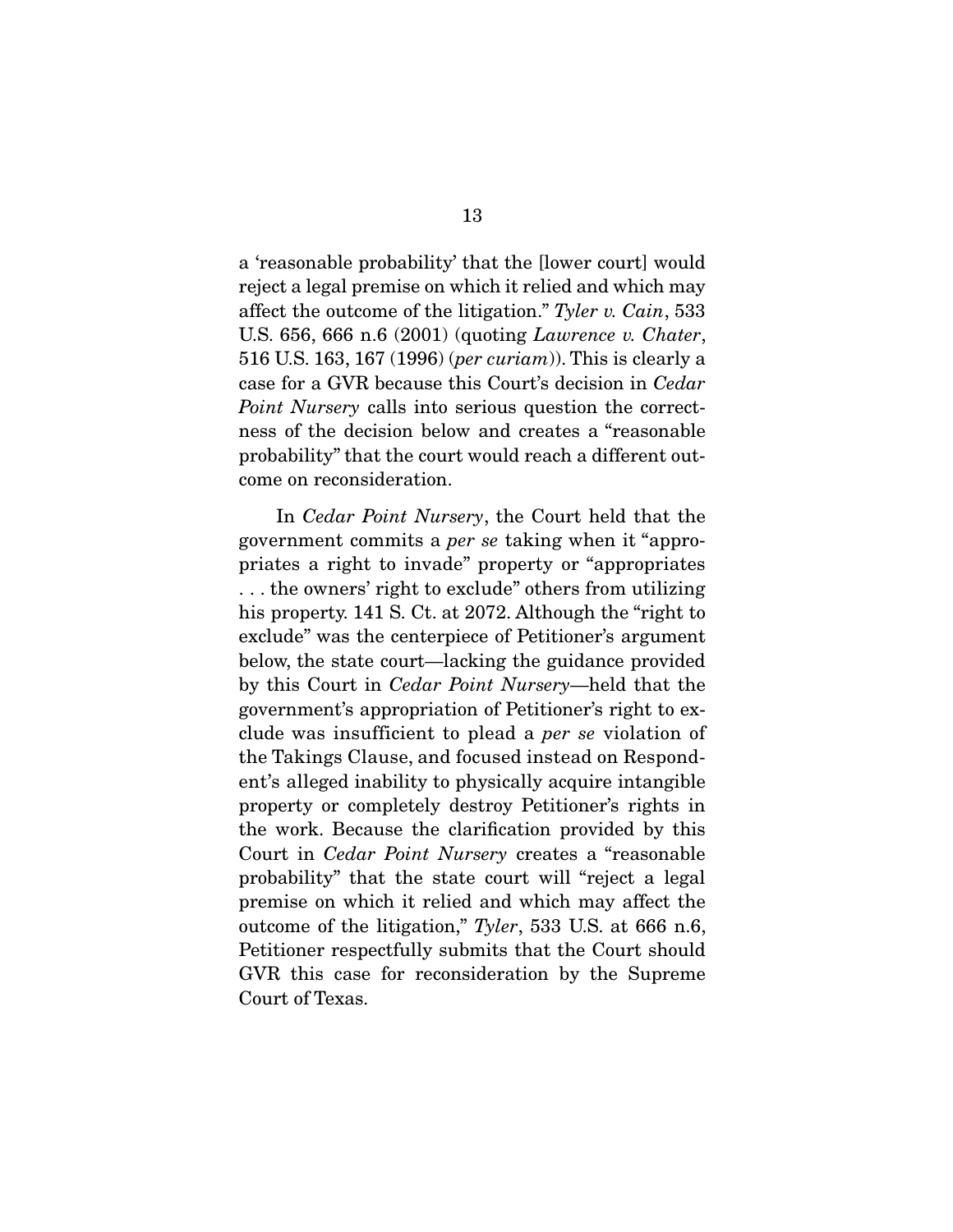### **A.** *Cedar Point Nursery* **held that the appropriation of a "right to invade" private property or the "owners' right to exclude" others from utilizing its property "constitutes a** *per se* **physical taking."**

 In Cedar Point Nursery, this Court considered whether a government action—in that case, a regulation requiring property owners to "allow union organizers onto their property for up to three hours a day, 120 days per year," 141 S. Ct. at 2069—constituted a per se taking or was instead subject to Penn Central's multi-factor balancing test. Id. at 2072. Reciting the holding below, this Court explained that the Ninth Circuit "identified three categories of regulatory actions in takings jurisprudence: regulations that impose permanent physical invasions, regulations that deprive an owner of all economically beneficial use of his property, and the remainder of regulatory actions." Id. at 2070 (describing holding in Cedar Point Nursery v. Shiroma, 923 F. 3d 524, 530–31 (9th Cir. 2019) (hereinafter "Shiroma")). Applying this framework, the Ninth Circuit in Shiroma held that no per se taking occurred because (1) the regulation "did not 'allow random members of the public to unpredictably traverse [the growers'] property 24 hours a day, 365 days a year," and (2) "the growers did not contend that the regulation deprived them of all economically beneficial use of their property." Id. (quoting Shiroma, 923 F.3d at 532, 531, 534).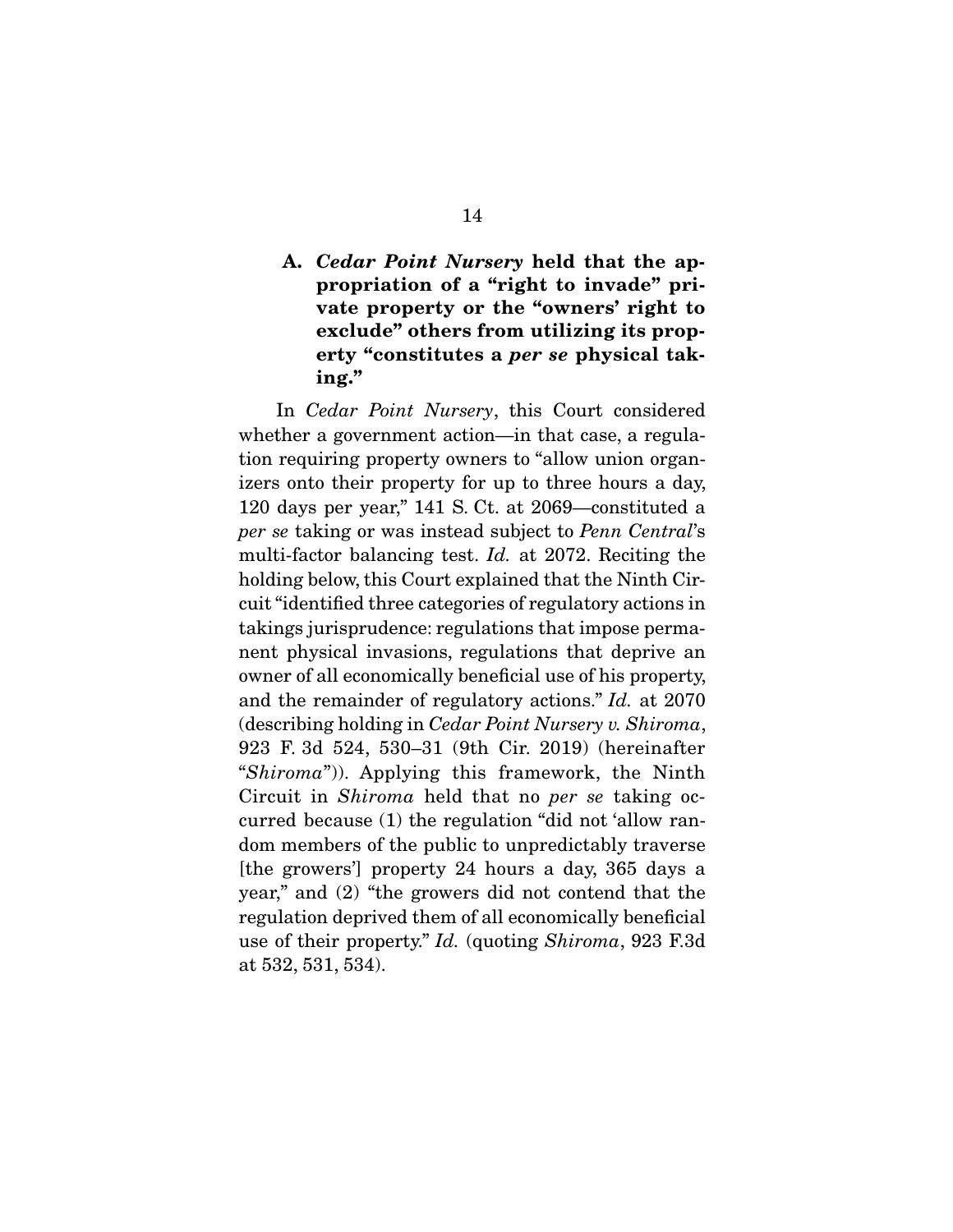This Court rejected the Ninth Circuit's narrow reading of its *per se* takings jurisprudence:

The essential question is not, as the Ninth Circuit seemed to think, whether the government action at issue comes garbed as a regulation (or statute, or ordinance, or miscellaneous decree). It is whether the government has physically taken property for itself or someone else—by whatever means—or has instead restricted a property owner's ability to use his own property. Whenever a regulation results in a physical appropriation of property, a per se taking has occurred, and Penn Central has no place.

Id. at 2072 (internal citation omitted) (emphasis added).

 In reaching this conclusion, the Court began broadly, explaining that a per se taking occurs when the government "physically takes possession of property without acquiring title to it," as well as "when it uses its power of eminent domain to formally condemn property." Id. at 2071. "These sorts of physical appropriations constitute the 'clearest sort of taking, and we assess them using a simple, per se rule: The government must pay for what it takes." Id. (internal citation omitted).

 Having clarified the landscape, the Court identified the precise property interest at issue—the "owners' right to exclude" others from the enjoyment of his property—explaining that the "right to exclude is 'one of the most treasured' rights of property ownership,"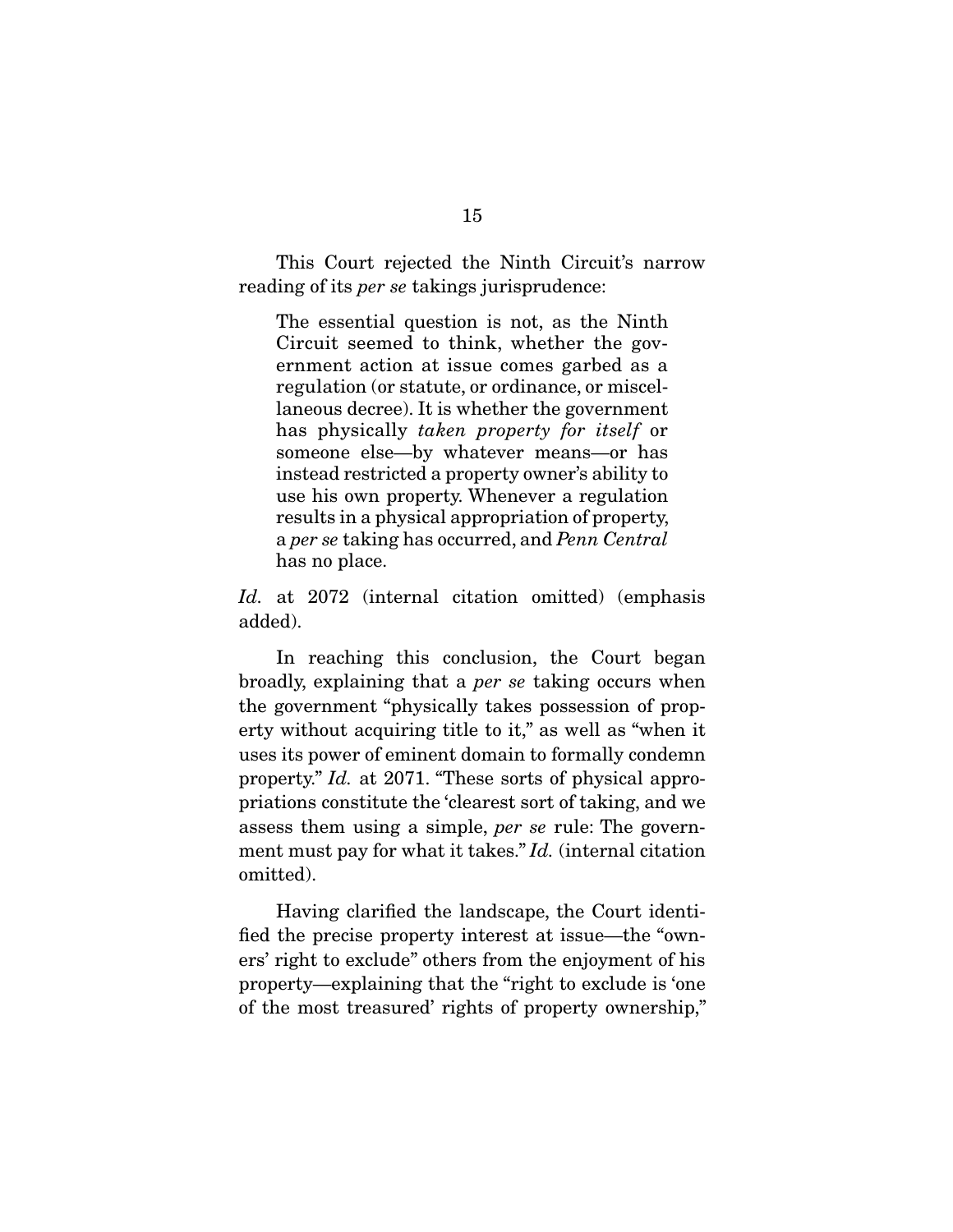entailing "that sole and despotic dominion which one man claims and exercises over the external things of the world, in total exclusion of the right of any other individual in the universe." Id. at 2072 (quoting 2 W. Blackstone, Commentaries on the Laws of England 2 (1766)) (emphasis added).

 In describing the boundaries of the right to exclude, the Court went to great lengths to clarify that the right to exclude is of such "central importance to property ownership" that the "direct invasion of [that] domain" constitutes a per se taking, even if it did not completely destroy the property interest or result in the acquisition of that interest by the government itself. 141 S. Ct. at 2073. Delving into precedent, the Court explained when the government commits a direct—but limited—invasion of the right to exclude, it "has often described the property interest taken as a servitude or an easement." *Id.* Importantly, the Court left no doubt that such interference with the right to exclude is a compensable taking: "[E]ven if the Government physically invades only an easement in property, it must nonetheless pay just compensation." Id. (quoting Kaiser Aetna v. United States, 444 U.S. 164, 180 (1979)). The basis for this rule is as fundamental as it is straightforward: "[P]eople . . . do not expect their property, real or personal, to be actually occupied and taken away." Id. at 2074 (quoting Horne, 576 U.S. at 361).

 Thus, even though the California regulation at issue in *Cedar Point Nursery* only allowed intermittent access to the property for a subset of the general public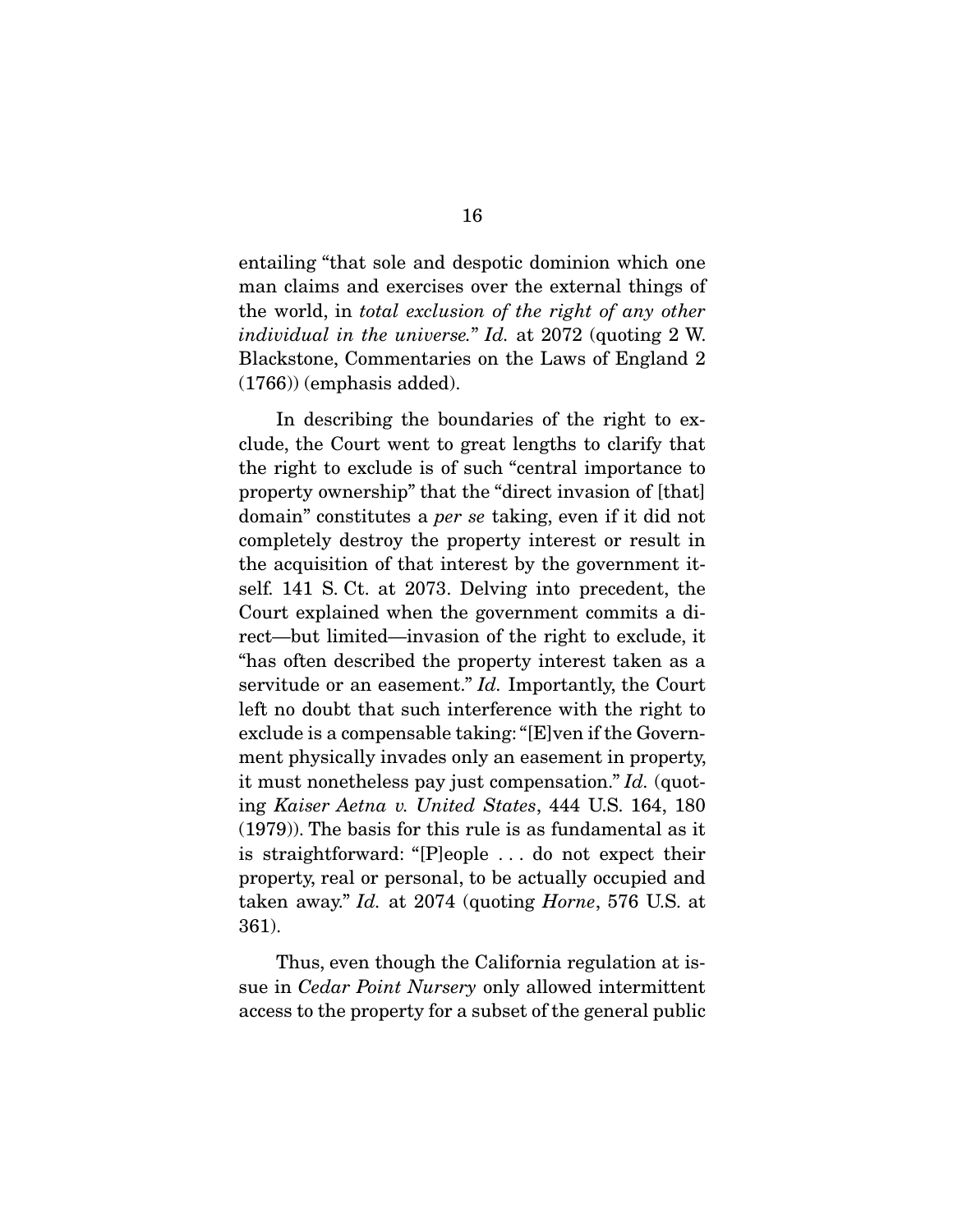for a duration of three hours—and did not grant the government title to the property, deprive the owner of his own right to use the property himself, or completely destroy the property's economic value—the Court found that such an interference with the owners' right to exclude "appropriates a right to invade the growers' property and therefore constitutes a per se physical taking." Id. at 2072.

 As a result, this Court reversed the Ninth Circuit's decision limiting per se takings to (1) permanent physical invasions and (2) complete deprivations of all economic use, explaining that "a physical appropriation is a taking whether it is permanent or temporary" and that "compensation is mandated when a leasehold is taken and the government occupies property for its own purposes, even though that use is temporary." Id. at 2074. "The duration of an appropriation—just like the size of an appropriation—bears only on the amount of compensation." Id. (internal citation omitted).

## **B. There is a "reasonable probability" that the decision below would have been decided differently in light of** *Cedar Point Nursery***.**

 In the proceedings below, Petitioner argued that copyright infringement by a government entity constitutes a per se taking because it deprives the copyright owner of "the core right guaranteed by [its] copyright: the right to exclude everyone from use of [its] copyrighted materials and its exclusive right to reproduce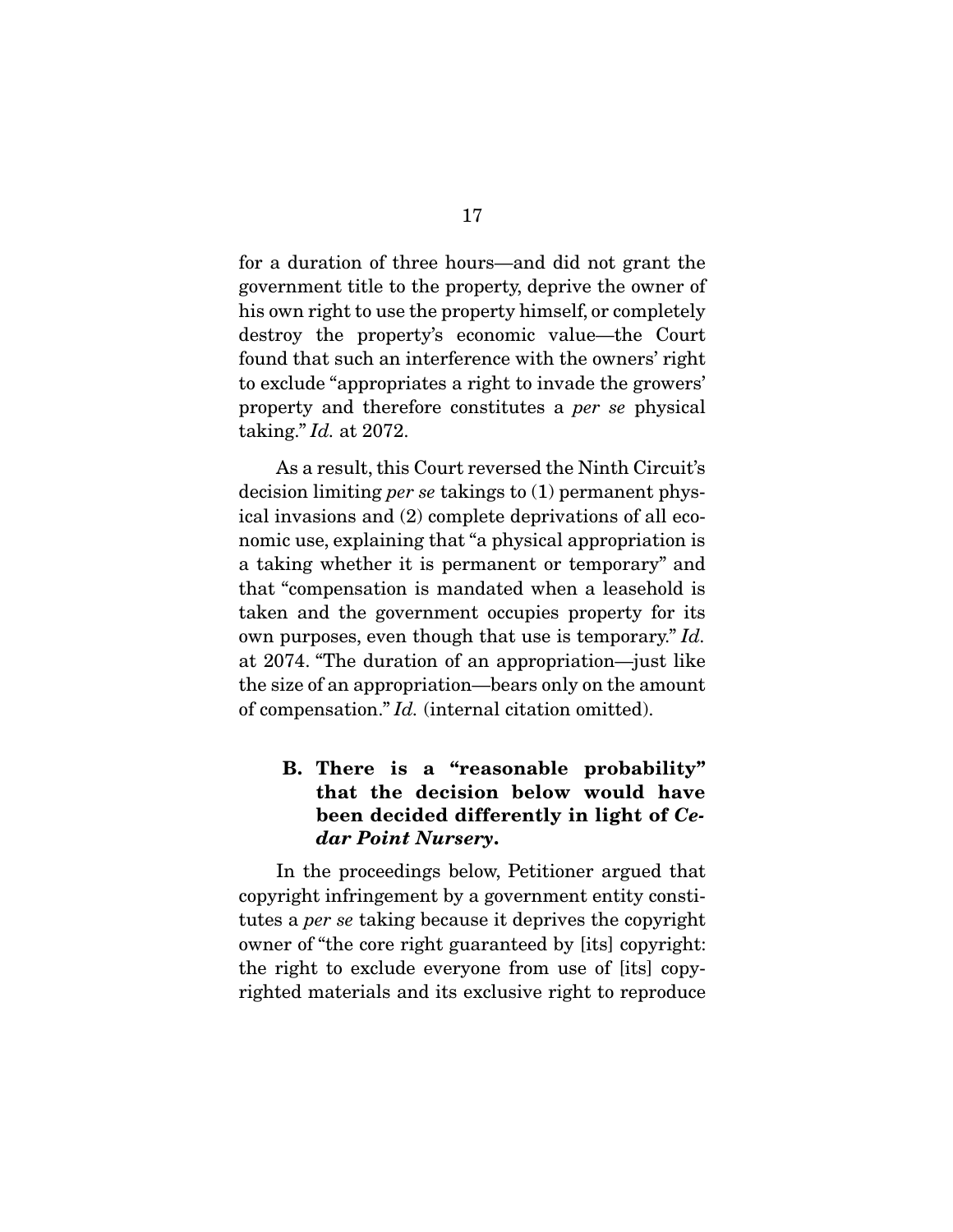and display the work." App. 16. The Texas court held that the taking of Petitioner's right to exclude was insufficient to warrant per se treatment, holding instead that there could not be a *per se* taking because  $(1)$  the government did not "assume physical control over" i.e., take title to—the copyright itself, and (2) infringement does not completely "destroy any of the copyright owner's rights in the property rights in the copyright." App. 17, 20. But this analysis ignores the specific property interest created by the Copyright Act—the right to exclude others from the use of the copyrighted work—and cannot be reconciled with the Court's holding in Cedar Point Nursery that the appropriation of an owners' "right to exclude" constitutes a per se violation of the Takings Clause. GVR is therefore appropriate, as there is a "reasonable probability" that this case would have been decided differently if the court below had the benefit of that decision.

## **1. The "right to exclude" is the core property interest created by the Copyright Act and violated by acts of copyright infringement.**

 Copyright infringement by a government entity constitutes a per se violation of the Takings Clause because it appropriates the core property interest created by the Copyright Act: the copyright owner's "right to exclude" others from utilizing his work. In Ruckelshaus v. Monsanto Co., this Court explained that it is a "basic axiom that '[p]roperty interests . . . are created and their dimensions are defined by existing rules or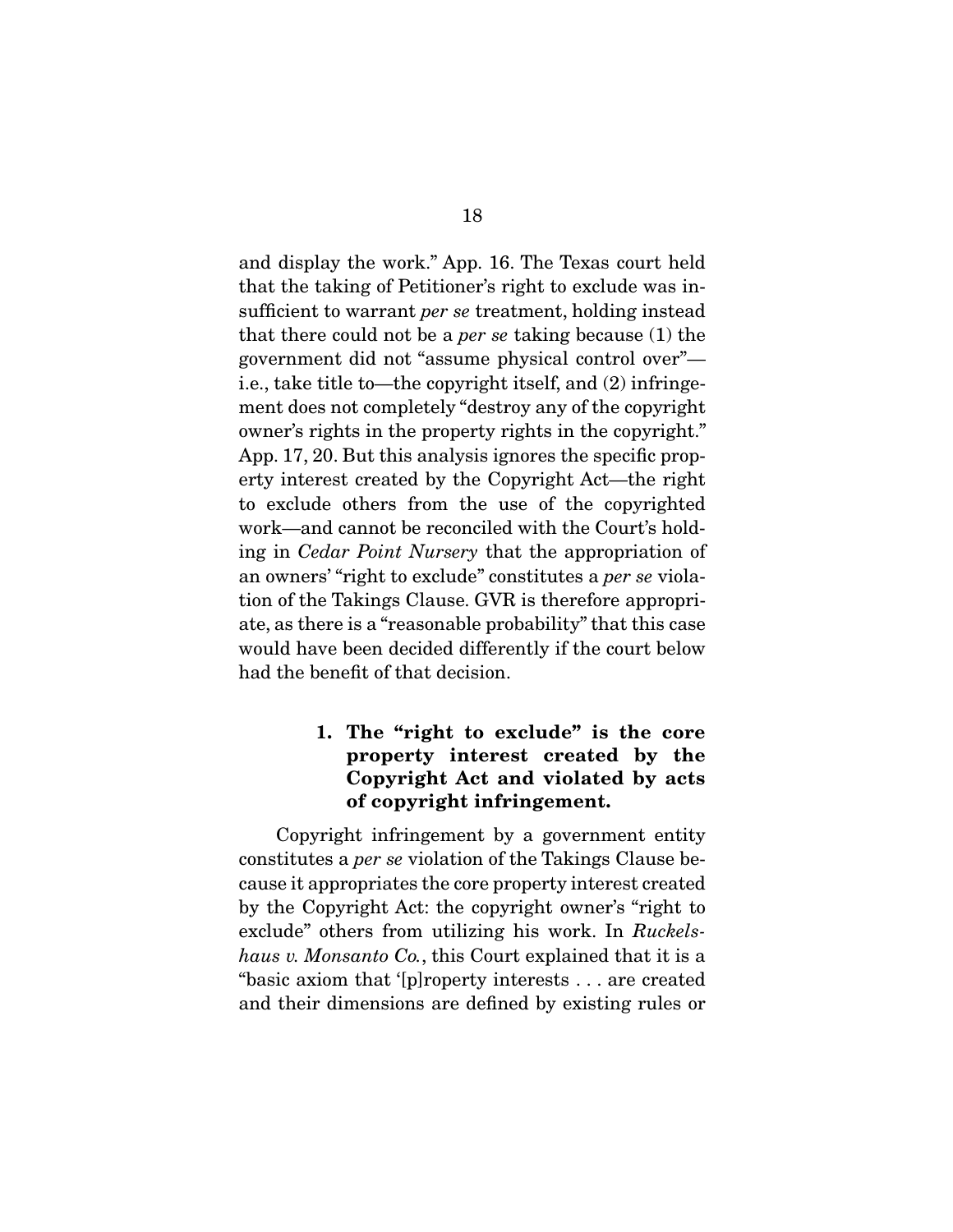understandings that stem from an independent source such as state law.'" 467 U.S. 986, 1001 (1984). It is therefore essential to understand the precise dimensions of the bundle of rights held by the copyright owner as personal property, as it is the "rights secured under the grant of letters patent by the United States [that] [a]re property and protected by the guarantees of the Constitution." Wm. Cramp  $\&$  Sons Ship  $\&$  Engine Bldg. Co. v. Int'l Curtis Marine Turbine Co., 246 U.S. 28, 39–40 (1918); see also Allen, 140 S. Ct. at 1003 ("Again, there is no difference between copyrights and patents under the [Intellectual Property] Clause [of the United States Constitution], nor any material difference between the two statutes' provisions.").

 For copyrights, that independent source of law is the Copyright Act, which defines the property interests vested in a copyright owner as follows:

[T]he owner of copyright under this title has the exclusive rights to do and to authorize any of the following:

(1) to reproduce the copyrighted work in copies or phonorecords;

(2) to prepare derivative works based upon the copyrighted work;

(3) to distribute copies . . . of the copyrighted work to the public by sale or other transfer of ownership, or by rental, lease, or lending; . . .

(5) in the case of . . . pictorial, graphic, or sculptural works, including the individual images of a motion picture or other audiovisual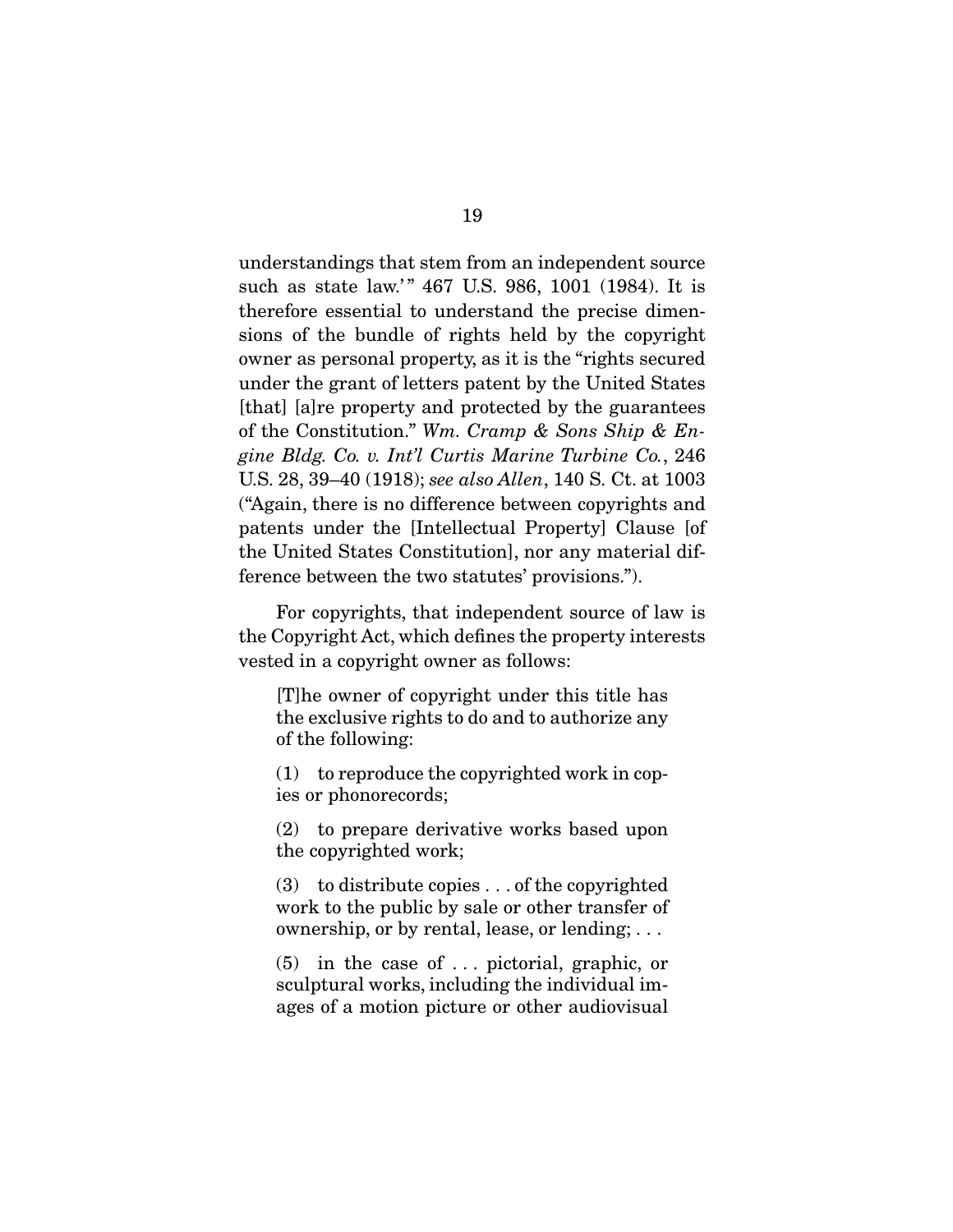work, to display the copyrighted work publicly.  $\ldots$ 

#### 17 U.S.C. § 106(1)–(3), (5).

 As the text of the Copyright Act makes clear, a copyright does not vest the owner with the mere "right" to reproduce, distribute, display, and prepare derivative works; it vests the owner with the "exclusive right to do and to authorize" these activities, to the exclusion of the rest of the universe. 17 U.S.C. § 106 (emphasis added). The right to exclude is thus the core component of each specific right granted under the statute—it is not a separate stick amongst a bundle of rights. Fox Film Corp. v. Doyal, 286 U.S. 123, 127 (1932) ("The owner of the copyright, if he pleases, may refrain from vending or licensing and content himself with simply exercising the right to exclude others from using his property.") (emphasis added).

 This right to exclude, as the Court held in Cedar Point Nursery, is " one of the most treasured' rights of property ownership," entailing "that sole and despotic dominion which one man claims and exercises over the external things of the world, in total exclusion of the right of any other individual in the universe." 141 S. Ct. at 2072 (quoting 2 W. Blackstone, Commentaries on the Laws of England 2 (1766)) (emphasis added); id. at 2073 (referring to the right to exclude as the " 'sine qua non' of property") (citation omitted). By reproducing and displaying Petitioner's copyrighted work—for its own benefit—for more than three years, Respondent "appropriated a right to invade" the exclusive sphere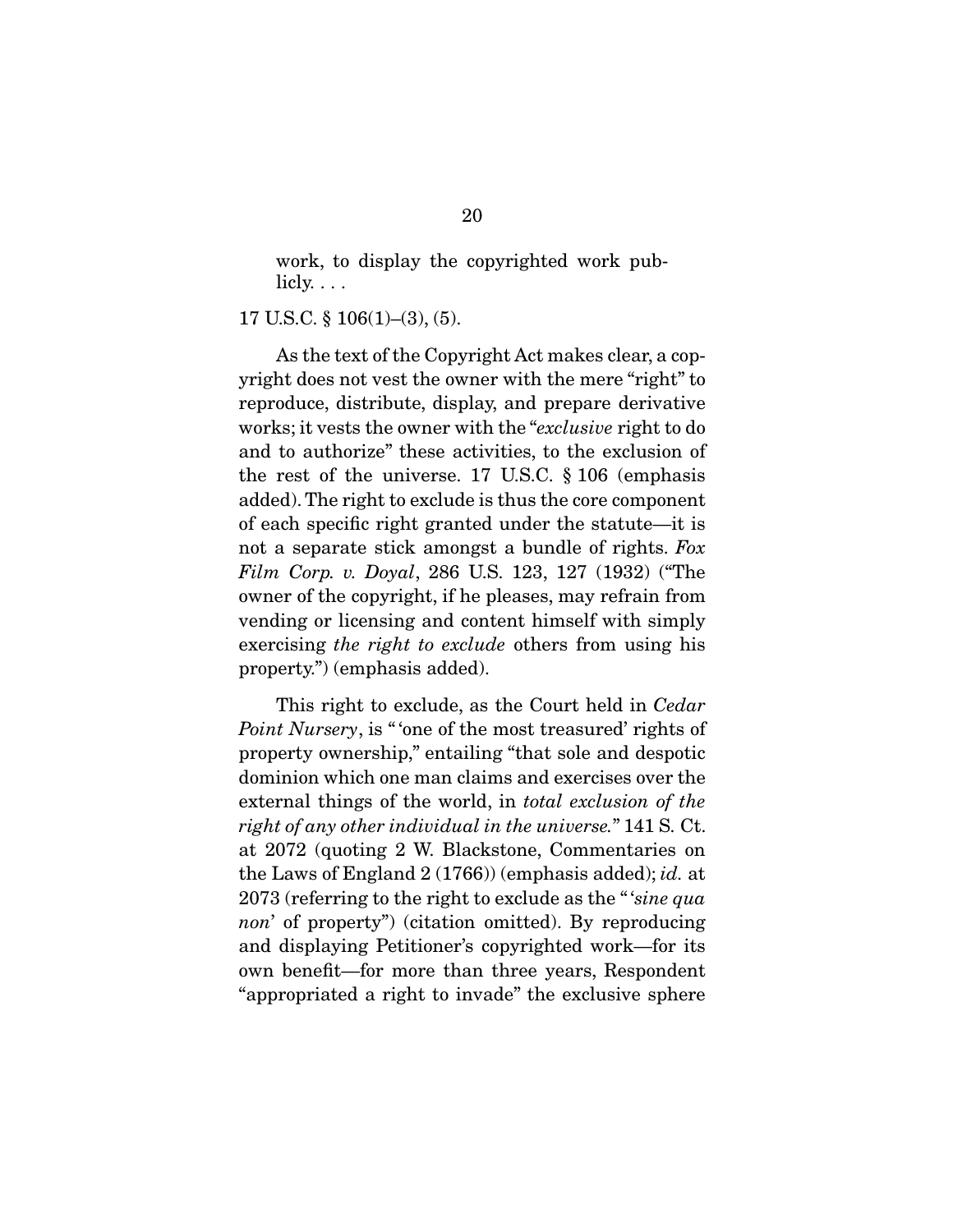of rights granted to Petitioner by the Copyright Act: the "exclusive" right to use and authorize the use of his work. Cedar Point Nursery, 141 S. Ct. at 2077 ("In 'ordinary English' 'appropriation' means 'taking as one's own.' "). Such an invasion of Petitioner's "sole and despotic dominion" over his work, intended to be exercised "in total exclusion of the right of any other individual in the universe," constitutes a per se "taking" of Petitioner's "right to exclude" others from the use of his work. Because the opinion below cannot be reconciled with *Cedar Point Nursery*, there is a "reasonable probability" that this decision below would have been decided differently after that decision. The Court should GVR this case for reconsideration by the Supreme Court of Texas.

### **2. The opinion below ignores Respondent's appropriation of Petitioner's "right to exclude."**

 In the decision below, the court acknowledged that copyright infringement " 'invades a statutorily defined province guaranteed to the copyright holder alone." App. 17 (emphasis added). In light of Cedar Point Nursery's clarification that the appropriation of a "right to invade" constitutes a per se violation of the Takings Clause, 141 S. Ct. at 2072, this acknowledgement should be outcome determinative on remand, requiring a holding that Petitioner adequately pleaded a per se violation of the Takings Clause.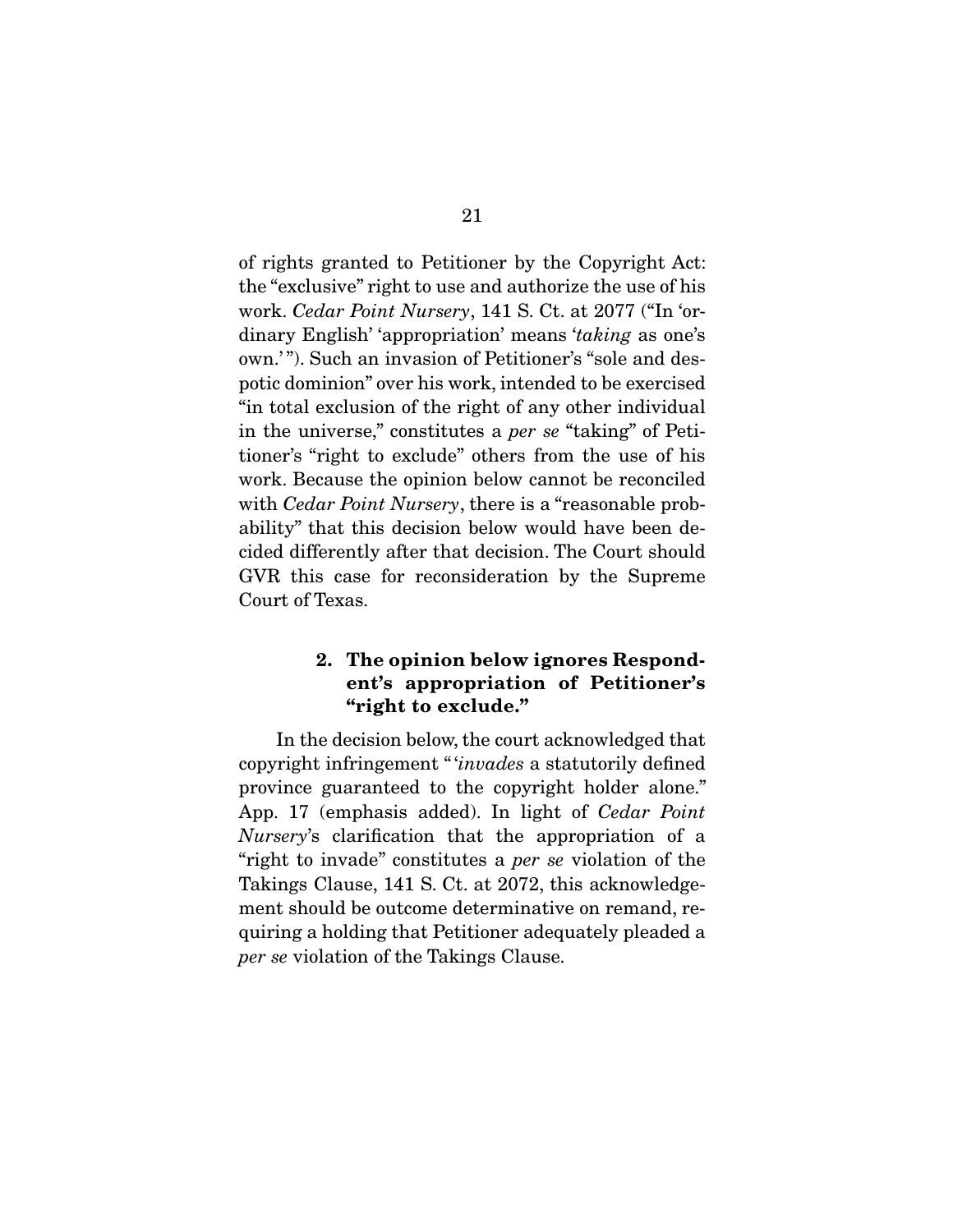However—like the Ninth Circuit in Shiroma and the dissent in Cedar Point Nursery—the decision below failed to adequately respect the "central importance" of the right to exclude, and instead narrowly construed this Court's per se takings jurisprudence as limited to the acquisition of the property interest by the government or the complete destruction of the property interest at issue. App. 18 ("[W]hile an infringer violates the owner's rights, it 'does not assume physical control over the copyright.'"); App.  $17$  ("[T]he government's violation of those rights does not destroy them."); App. 20 (copyright infringement "does not deprive the copyright owner of the right to possess and use the copyrighted work"). Because the decision below was decided without the benefit of Cedar Point Nursery which explained that neither (1) the failure to acquire a formal property interest nor (2) the complete destruction of that interest is required to apply the per se takings analysis to a government action—the Court should grant certiorari, vacate the decision below, and remand for reconsideration in light of Cedar Point Nursery.

### **a.** *Cedar Point Nursery* **does not require Respondent to acquire legal title to the copyrighted work to effectuate a** *per se* **taking.**

 Beginning with the failure of Respondent to acquire the copyright, the court below reasoned that Respondent did not "appropriate" Petitioner's property because "the government does not take possession or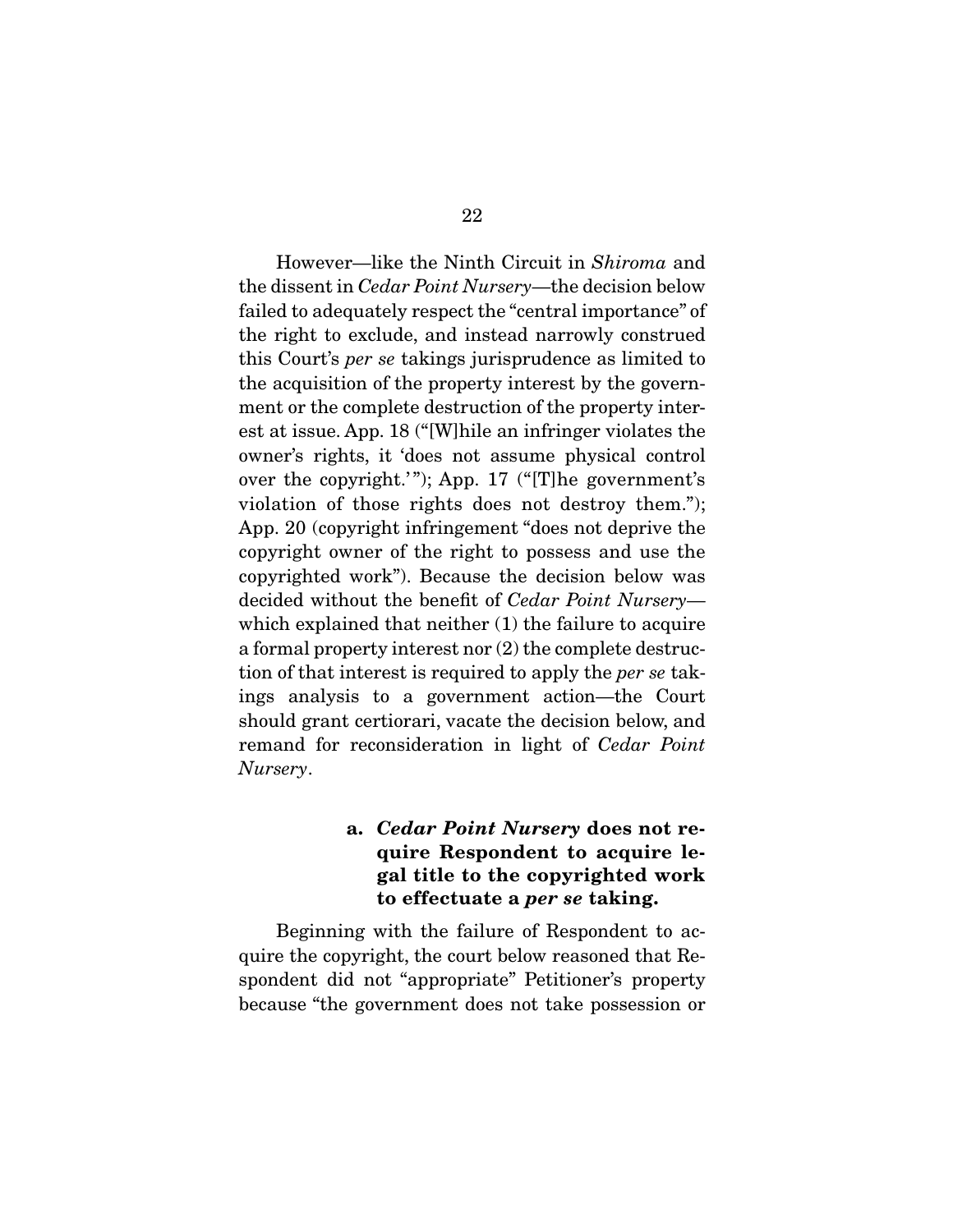control of, or occupy, the copyright." App. 16. In support, the court cited the text of the Copyright Act, which states that "no action by any governmental body . . . purporting to seize, expropriate, transfer, or exercise rights of ownership with respect to the copyright, or any of the exclusive rights under a copyright, shall be given effect under this title." App. 17 (quoting 17 U.S.C. § 201(e)). Thus, under the logic below, the failure of the government to acquire title to Petitioner's rights of ownership over the work prohibits a finding that Respondent committed a per se taking of Petitioner's property.

 This reasoning cannot be reconciled with Cedar Point Nursery, which made clear that the Court has "never paused to consider whether the physical invasions at issue vested the intruders with formal easements according to the nuances of state property law (nor do we see how they could have)." 141 S. Ct. at 2076. Indeed, the Court was insistent that—even if "the government's intrusion does not vest it with a property interest recognized by state law, such as a fee simple or a leasehold"—the Court will "recognize a physical taking all the same," as "[a]ny other result would allow the government to appropriate private property without just compensation so long as it avoids formal condemnation. We have never tolerated that outcome." Id. at 2076 (citing United States v. Pewee Coal Co., 341 U.S. 114, 116–17 (1951)). "Instead, we followed our traditional rule: Because the government appropriated a right to invade, compensation was due. That same test governs here." Id.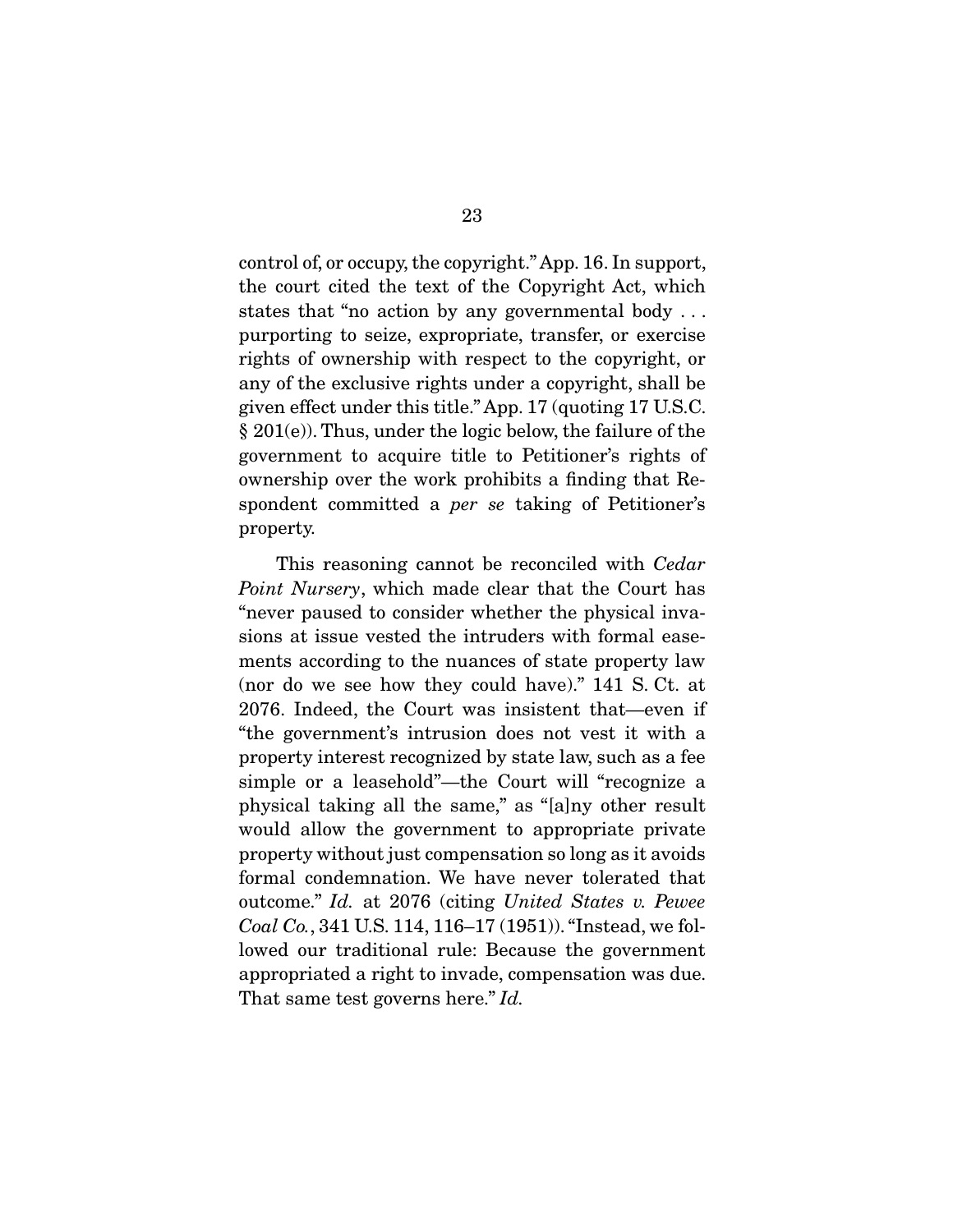Giving short shrift to the right to exclude, the opinion below echoed the dissent in Cedar Point Nursery, which argued that the regulation at issue "does not appropriate anything," as it "does not take from the owners a right to invade" or "give the union organizers the right to exclude"—it simply allows the "temporary" invasion of "a portion of the property owners' land." 141 S. Ct. at 2083 (Breyer, J., dissenting). Compare with App. 17 ("no action by any governmental body" allows it to "exercise rights of ownership with respect to the copyright," so "[t]he copyright owner thus retains the key legal rights that constitute property for purposes of a per se takings analysis, despite the government's interference.") (citing 17 U.S.C. § 201(e)). But the Court rejected this line of reasoning, emphasizing that "[i]n 'ordinary English' 'appropriation' means 'taking as one's own'" and that it "cannot agree that the right to exclude is an empty formality, subject to modification at the government's pleasure." Id. at 2077. "On the contrary, [the right to exclude] is a 'fundamental element of the property right," and "[o]ur cases establish that appropriations of a right to invade are per se physical takings." Id. Like the dissent, the holding below—that a *per se* taking requires Respondent to physically acquire for itself Petitioner's "right to exclude" others from utilizing the work—"hearkens back to views expressed (in dissent) for decades" and "bear[s] the sound of 'Old, unhappy, far-off things, and battles long ago.'" Id. at 2078. Whatever the merits of that argument before, it has no place in a post-Cedar Point Nursery world.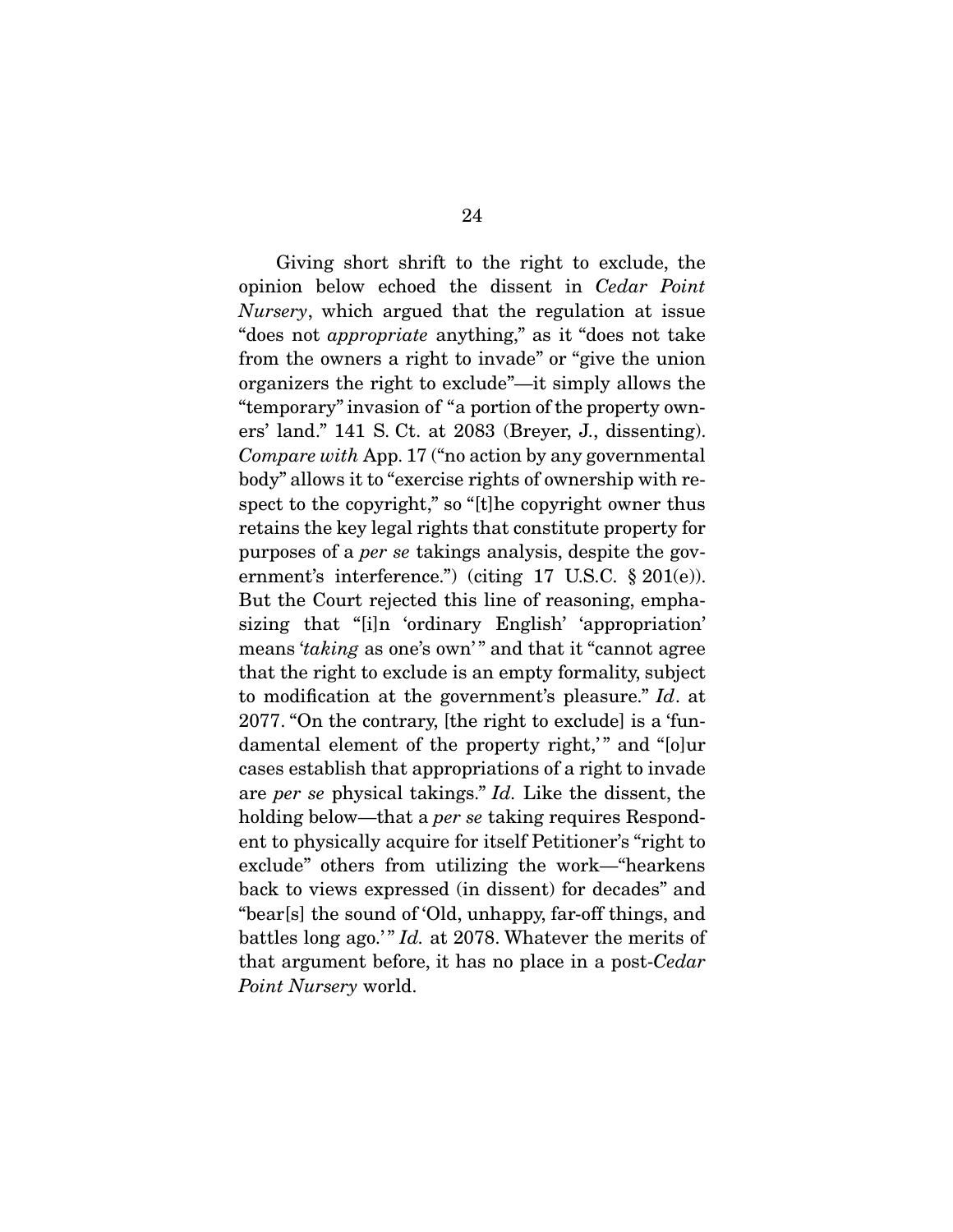Because the decision below admitted that copyright infringement "invades a statutorily defined province guaranteed to the copyright holder alone," App. 17, this Court's guidance demonstrating that the appropriation of a "right to invade" Petitioner's property constitutes a per se taking is potentially "decisive" and "compel[s] re-examination of the case." *Henry v. City of* Rock Hill, 376 U.S. 776, 777 (1964). Respondent's failure to acquire title to the copyright—or the right to exercise Petitioner's rights against others—does not prohibit treating its appropriation of a "right to invade" Petitioner's exclusive rights in the work as a per se taking. The Court should GVR this case for reconsideration in light of *Cedar Point Nursery*.

### **b.** *Cedar Point Nursery* **does not require the complete destruction of Petitioner's rights in the copyrighted work.**

 Borrowing from regulatory takings cases requiring that a per se taking "forever den[y] the owner any power to control the property" and "empty the right of any value," App. 19, the decision below argued that copyright infringement cannot constitute a per se taking because it "does not necessarily destroy any of the copyright owner's rights in the copyright." App. 20. It justified this conclusion by noting that (1) the copyright owner retains "the right to possess and use the copyrighted work," and (2) "the government's infringement [does not] deny the copyright owner the right to exclude third parties." App. 20. Again, neither of these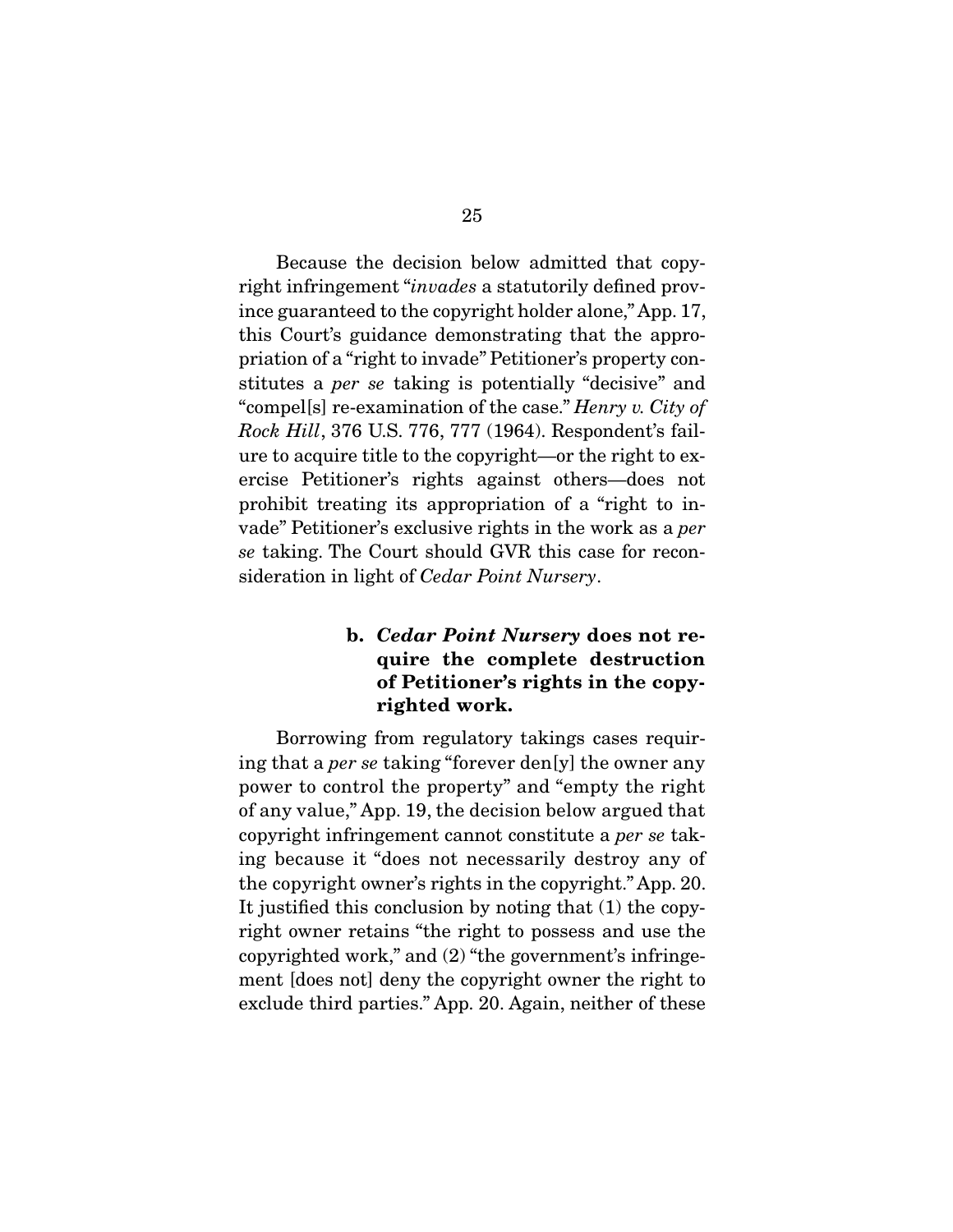arguments addresses the fact that Respondent—by appropriating and displaying Petitioner's work for three years—took for itself a "right to access" Petitioner's copyrighted work, and thereby appropriated Petitioner's "right to exclude" the world from its use.

 Indeed, the reasoning below cannot be reconciled with the resolution of *Cedar Point Nursery* itself, which addressed a regulation allowing union organizers to access the property for three hours per day, 120 days per year. 141 S. Ct. at 2069. Like the decision below, Cedar Point Nursery did not involve a claim that the regulation completely deprived the owners of all rights to their property or entirely destroyed its economic value. See id. at 2070. But unlike the decision below, the fact that the landowners in Cedar Point Nursery retained their rights (1) "to exclude third parties" who were not union organizers from their property and (2) to full possession and use of their property (subject to this government easement) was irrelevant to the Court's per se takings analysis. To the contrary, the Court reaffirmed the well-established rule that "even if the Government physically invades only an easement in property, it must nonetheless pay just compensation." Id. at 2073; id. ("Because the damages suffered by the Causby's 'were the product of a direct invasion of [their] domain' . . . 'a servitude has been imposed on the land.") (citing United States v. Causby, 328 U.S. 256, 265–66, 267 (1946)); id. ("[T]he appropriation of an easement constitutes a physical taking . . . .").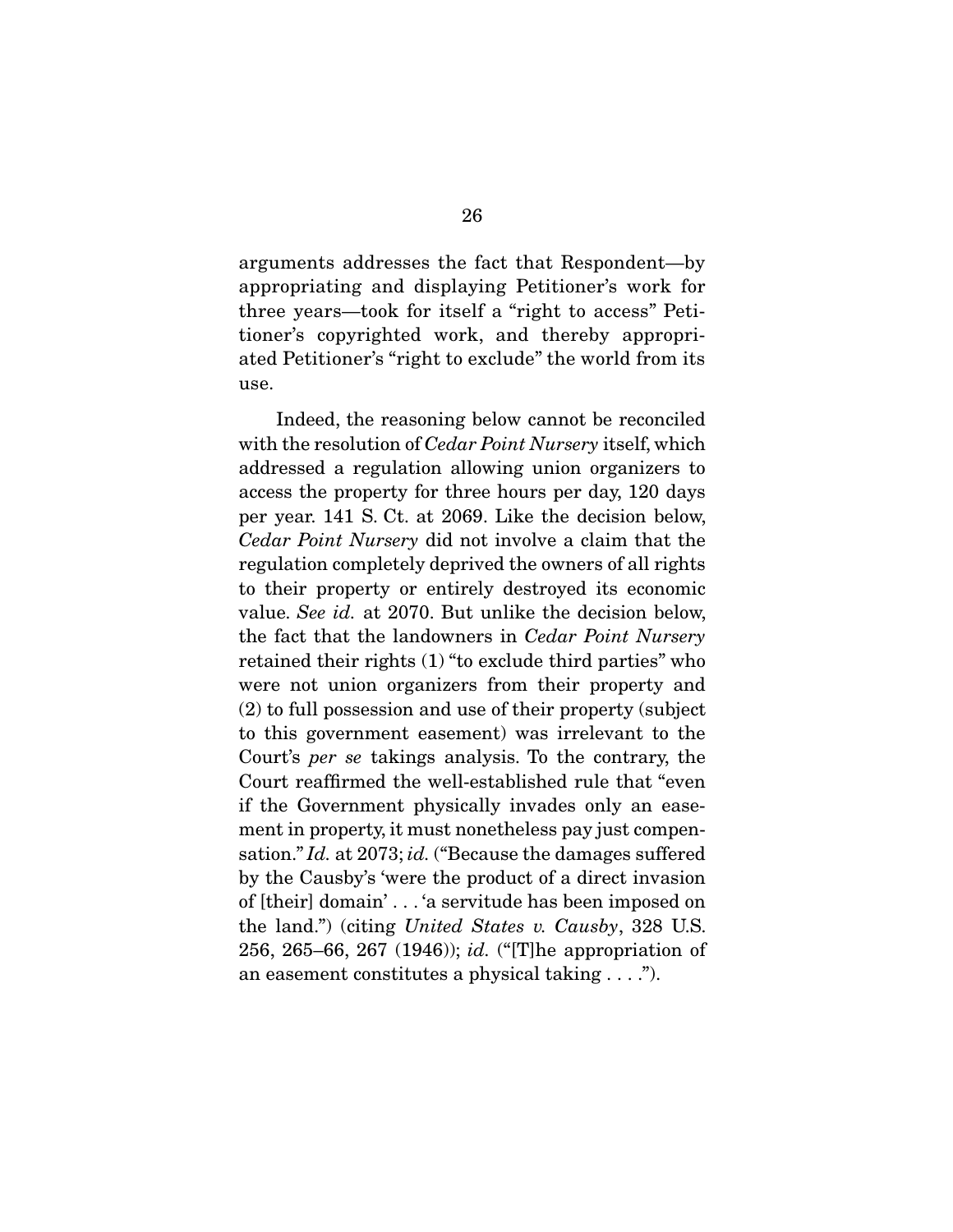As in Cedar Point Nursery, the simple fact that Petitioner retains his right to license his work and exclude the general public from utilizing his work, see App. 20, says nothing about whether Respondent appropriated for itself a three-year, royalty-free license to utilize, reproduce, and display the copyrighted work in direct violation of Petitioner's right to exclude. When "the government has physically taken property for itself... a *per se* taking has occurred," *id.* at 2072, irrespective of whether the property owner retains additional rights to utilize the same property subject to the government's interference.

 Because there is a reasonable probability that the decision below would have come out differently following this Court's guidance in Cedar Point Nursery, the Court should grant this petition for review, vacate the decision below, and remand this case for further proceedings consistent with that decision.

#### **CONCLUSION**

--------------------------------- ♦ ---------------------------------

 The petition should be granted, the decision below should be vacated, and the case should be remanded to the Supreme Court of Texas for re-examination in light